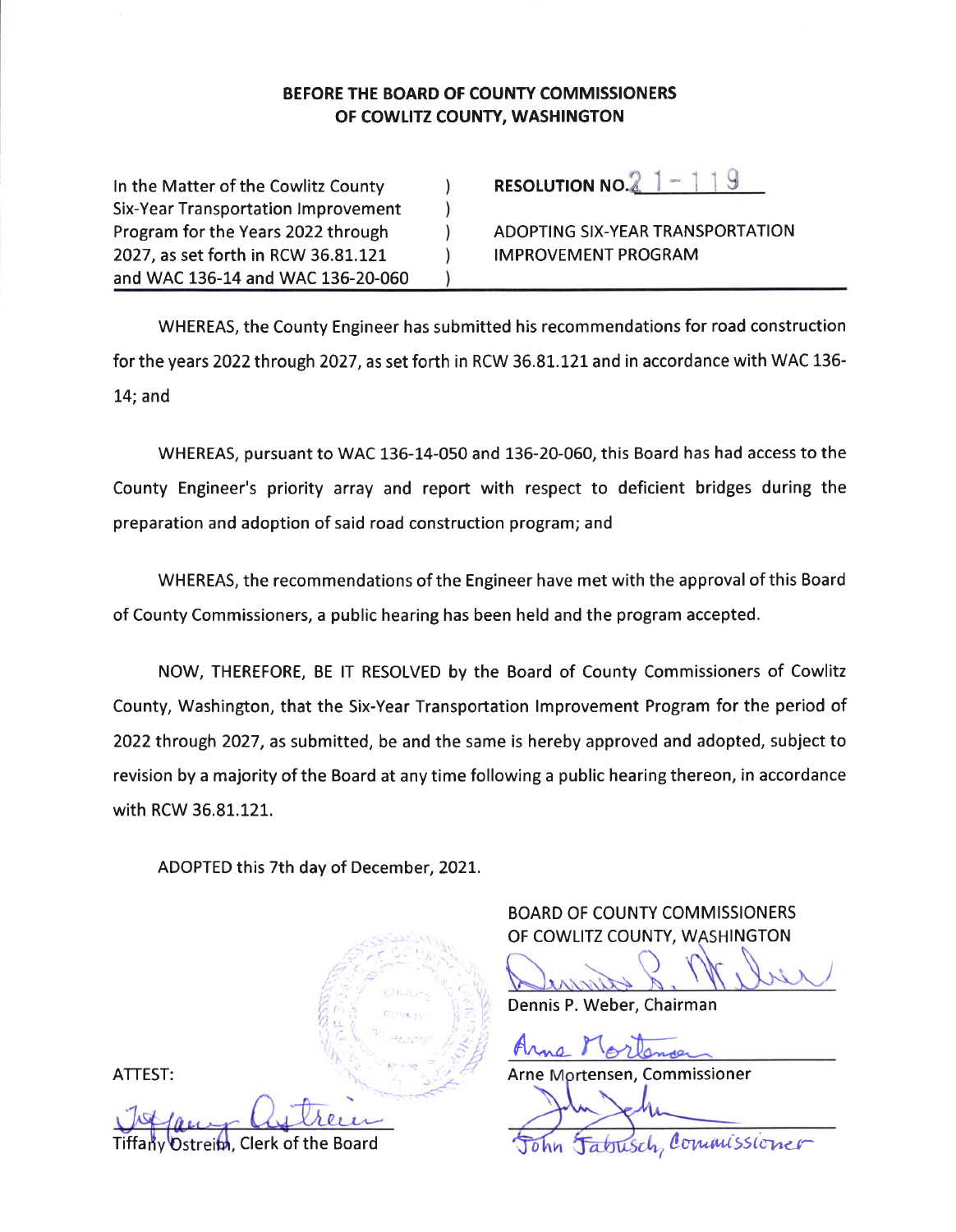

|                                                                                                                                                       |                |        |                     |                  |           |                | $\frac{1}{2}$ $\frac{1}{2}$ $\frac{1}{2}$ $\frac{1}{2}$ $\frac{1}{2}$ $\frac{1}{2}$ $\frac{1}{2}$ $\frac{1}{2}$ $\frac{1}{2}$ $\frac{1}{2}$ |                          |                       |                |            |                 |       |                             |      |      |                |
|-------------------------------------------------------------------------------------------------------------------------------------------------------|----------------|--------|---------------------|------------------|-----------|----------------|---------------------------------------------------------------------------------------------------------------------------------------------|--------------------------|-----------------------|----------------|------------|-----------------|-------|-----------------------------|------|------|----------------|
|                                                                                                                                                       |                |        |                     |                  |           |                | <b>Federal Funding</b>                                                                                                                      |                          | <b>State Funding</b>  |                |            |                 |       | Expenditure Schedule (Year) |      |      |                |
| $\begin{array}{c}\n\sum_{i=1}^{n} \sum_{i=1}^{n} \frac{1}{2} \\ \sum_{i=1}^{n} \sum_{i=1}^{n} \frac{1}{2} \text{Project Identification}\n\end{array}$ | mprovement     | Status | <b>Total Length</b> | Codes<br>Jtility | Phase     | Start<br>Phase | Federal Fund<br>Code                                                                                                                        | Federal Cost<br>by Phase | Fund<br>State<br>Code | Funds<br>State | ocal Funds | Funds<br>Total  | 2022  | 2023                        | 2024 | 2025 | 2027<br>2026 & |
| 1 Pacific Avenue North 1/2 Bridge Replacement (page 1)                                                                                                | 11S            |        | 0.45                | <b>COPTW</b>     | PE        | 2022           |                                                                                                                                             |                          |                       |                |            |                 |       |                             |      |      |                |
| MP 1.50 to MP 1.95                                                                                                                                    |                | S      |                     |                  | <b>RW</b> | 2022           |                                                                                                                                             |                          |                       |                |            |                 |       |                             |      |      |                |
|                                                                                                                                                       |                | S      |                     |                  | <b>CN</b> |                | 2022 STP(BR)                                                                                                                                | 2016                     |                       |                | 504        | 2520            | 2520  |                             |      |      |                |
|                                                                                                                                                       |                |        |                     |                  |           |                | <b>Totals</b>                                                                                                                               | 2016                     |                       |                | 504        | 2520            | 2520  |                             |      |      |                |
| 2 Curve Warning Signs (page 2)                                                                                                                        | 21 S           |        | Varies              | <b>COPT</b>      | PE        |                | 2022 HSIP                                                                                                                                   | q                        |                       |                |            | 10              | 10    |                             |      |      |                |
| Various locations                                                                                                                                     |                | S      |                     |                  | <b>CN</b> |                | 2022 HSIP                                                                                                                                   | 360                      |                       |                | 40         | 400             | 400   |                             |      |      |                |
|                                                                                                                                                       |                |        |                     |                  |           |                | <b>Totals</b>                                                                                                                               | 369                      |                       |                | 41         | 410             | 410   |                             |      |      |                |
| 3 Clear Zone Inventory (page 3)                                                                                                                       | 21 S           |        | Varies              | CGOPTSW PL       |           |                | 2022 HSIP                                                                                                                                   | 157.5                    |                       |                | 17.5       | 175             | 175   |                             |      |      |                |
|                                                                                                                                                       |                |        |                     |                  |           |                | <b>Totals</b>                                                                                                                               | 157.5                    |                       |                | 17.5       | 175             | 175   |                             |      |      |                |
| 4 Countywide Guardrail (page 4)                                                                                                                       | 21 S           |        | Varies              | CGOPTSW PE       |           |                | 2022 HSIP                                                                                                                                   | q                        |                       |                |            | 10              | 10    |                             |      |      |                |
| Countywide                                                                                                                                            |                | S      |                     |                  | CN        |                | 2022 HSIP                                                                                                                                   | 416                      |                       |                | 46.2       | 462.2           | 462.2 |                             |      |      |                |
|                                                                                                                                                       |                |        |                     |                  |           |                | <b>Totals</b>                                                                                                                               | 425                      |                       |                | 47.2       | 472.2           | 472.2 |                             |      |      |                |
| 5 Roadside Delineators (page 5)                                                                                                                       | 21 S           |        | Varies              | CGPTSW PE        |           |                | 2022 HSIP                                                                                                                                   | q                        |                       |                |            | 10              | 10    |                             |      |      |                |
| Countywide                                                                                                                                            |                | S      |                     |                  | <b>CN</b> |                | 2022 HSIP                                                                                                                                   | 153                      |                       |                | 17         | 170             | 170   |                             |      |      |                |
|                                                                                                                                                       |                |        |                     |                  |           |                | <b>Totals</b>                                                                                                                               | 162                      |                       |                | 18         | 180             | 180   |                             |      |      |                |
| 6 Kalama River Road Culvert Replacement (page 6)                                                                                                      | 6 <sub>5</sub> |        | 0.04                | PT               | PE        | 2022           |                                                                                                                                             |                          |                       |                | 10         | 10              | 10    |                             |      |      |                |
| MP 2.35 to MP 2.39                                                                                                                                    |                | S      |                     |                  | <b>RW</b> | 2022           |                                                                                                                                             |                          |                       |                | 10         | 10 <sup>1</sup> | 10    |                             |      |      |                |
|                                                                                                                                                       |                | S      |                     |                  | <b>CN</b> | 2022           |                                                                                                                                             |                          |                       |                | 300        | 300             | 300   |                             |      |      |                |
|                                                                                                                                                       |                |        |                     |                  |           |                | <b>Totals</b>                                                                                                                               |                          |                       |                | 320        | 320             | 320   |                             |      |      |                |
| 7 Slide Creek Road Slide Repairs (page 7)                                                                                                             | 6 S            |        | 0.15                | PT               | PE        | 2022           |                                                                                                                                             |                          |                       |                | 10         | 10              | 10    |                             |      |      |                |
| MP 1.40 to MP 1.55                                                                                                                                    |                | S      |                     |                  | <b>RW</b> | 2022           |                                                                                                                                             |                          |                       |                |            |                 |       |                             |      |      |                |
|                                                                                                                                                       |                | S      |                     |                  | <b>CN</b> | 2022           |                                                                                                                                             |                          |                       |                | 300        | 300             | 300   |                             |      |      |                |
|                                                                                                                                                       |                |        |                     |                  |           |                | <b>Totals</b>                                                                                                                               |                          |                       |                | 310        | 310             | 310   |                             |      |      |                |
| 8 Ostrander Road Box Culverts Replacement (page 8)                                                                                                    | 11 S           |        | 0.13                | <b>CGPTW</b>     | PE        | 2022           |                                                                                                                                             |                          | <b>FISH</b>           |                | 20         | <b>20</b>       | 20    |                             |      |      |                |
| MP 0.58 to MP 0.71                                                                                                                                    |                | S      |                     |                  | <b>RW</b> | 2022           |                                                                                                                                             |                          |                       |                | 20         | 20              | 20    |                             |      |      |                |
|                                                                                                                                                       |                | S      |                     |                  | <b>CN</b> | 2022           |                                                                                                                                             |                          | <b>FISH</b>           | 1870           | 330        | 2200            | 2200  |                             |      |      |                |
|                                                                                                                                                       |                |        |                     |                  |           |                | <b>Totals</b>                                                                                                                               |                          |                       | 1870           | 370        | 2240            | 2240  |                             |      |      |                |
| 9 Abernathy Creek Bridge #2 Painting (page 9)                                                                                                         | 14 S           |        | 0.03                | PT               | PE        |                | 2022 STP(BR)                                                                                                                                | <b>60</b>                |                       |                | 9.4        | 69.4            | 69.4  |                             |      |      |                |
| MP 4.33 to MP 4.36                                                                                                                                    |                | S      |                     |                  | <b>CN</b> |                | 2022 STP(BR)                                                                                                                                | 212.5                    |                       |                |            | 212.5           | 212.5 |                             |      |      |                |
| Structure ID 08301500                                                                                                                                 |                |        |                     |                  |           |                | <b>Totals</b>                                                                                                                               | 272.5                    |                       |                | 9.4        | 281.9           | 281.9 |                             |      |      |                |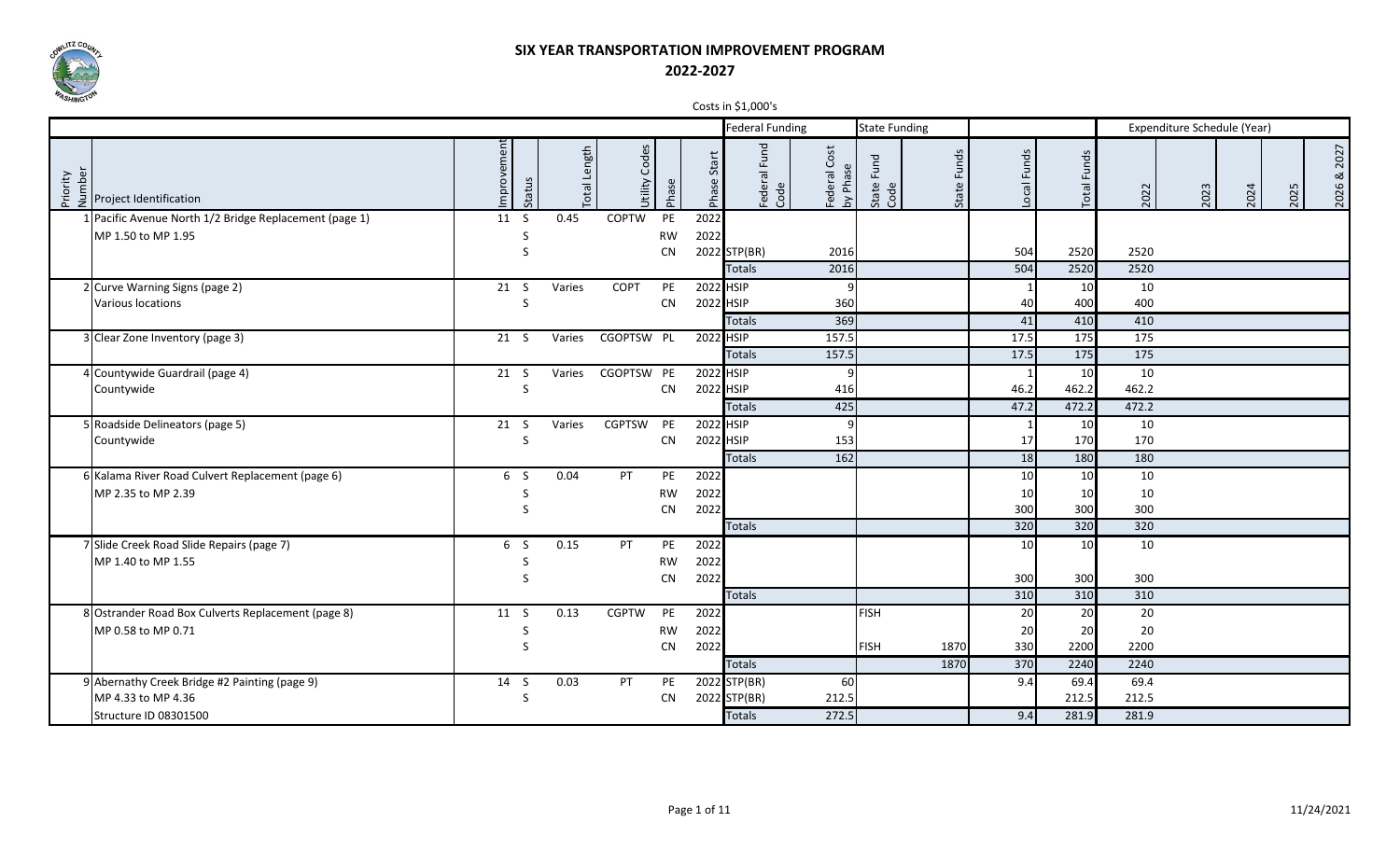

|                                                                                                         |                      |                |                  |           |                  | COSCS III PL, OOD S    |                            |                       |                |                |                    |      |                             |      |      |                |
|---------------------------------------------------------------------------------------------------------|----------------------|----------------|------------------|-----------|------------------|------------------------|----------------------------|-----------------------|----------------|----------------|--------------------|------|-----------------------------|------|------|----------------|
|                                                                                                         |                      |                |                  |           |                  | <b>Federal Funding</b> |                            | <b>State Funding</b>  |                |                |                    |      | Expenditure Schedule (Year) |      |      |                |
| $\begin{bmatrix} 2 & 2 & 1 \\ 2 & 2 & 1 \\ 2 & 3 & 2 \\ 3 & 4 & 5 \end{bmatrix}$ Project Identification | mprovement<br>Status | Length<br>otal | Codes<br>Utility | Phase     | Start<br>Phase ! | Federal Fund<br>Code   | Cost<br>Federal<br>by Phas | Fund<br>State<br>Code | Funds<br>State | Local Funds    | <b>Total Funds</b> | 2022 | 2023                        | 2024 | 2025 | 2027<br>2026 & |
| 10 Kalama River Road Culvert Replacement (page 10)                                                      | 6 <sub>5</sub>       | 0.04           | <b>PT</b>        | PE        | 2022             |                        |                            |                       |                | 40             | 40                 | 40   |                             |      |      |                |
| MP 2.02 to MP 2.06                                                                                      | S                    |                |                  | <b>RW</b> | 2022             |                        |                            |                       |                | 20             | 20                 | 20   |                             |      |      |                |
|                                                                                                         | S                    |                |                  | <b>CN</b> | 2022             |                        |                            |                       |                | 250            | 250                | 250  |                             |      |      |                |
|                                                                                                         |                      |                |                  |           |                  | <b>Totals</b>          |                            |                       |                | 310            | 310                | 310  |                             |      |      |                |
| 11 South Cloverdale Road (page 11)                                                                      | 4S                   | 0.63           | <b>COPTW</b>     | PE        |                  | 2022 STP-R             |                            | 125 CRAB              | 25             | 50             | 200                | 200  |                             |      |      |                |
| MP 0.13 to MP 0.76                                                                                      | S                    |                |                  | <b>RW</b> | 2022             |                        |                            |                       |                | 75             | 75                 | 75   |                             |      |      |                |
|                                                                                                         | S                    |                |                  | <b>CN</b> |                  | 2023 STP-R             |                            | 500 CRAB              | 1250           | 2750           | 4500               |      | 2500                        | 2000 |      |                |
|                                                                                                         |                      |                |                  |           |                  | <b>Totals</b>          | 625                        |                       | 1275           | 2875           | 4775               | 275  | 2500                        | 2000 |      |                |
| 12 South Cloverdale Road-Confer Road Intersection (Page 12)                                             | 21 S                 | 0.19           | <b>COPTW</b>     | PE        | 2022             |                        |                            |                       |                | 5 <sub>l</sub> |                    | 5    |                             |      |      |                |
| MP 0.76 to MP 0.87 - South Cloverdale Road                                                              | S                    |                |                  | <b>RW</b> | 2022             |                        |                            |                       |                | 25             | 25                 | 25   |                             |      |      |                |
| MP 0.00 to MP 0.08 - Confer Road                                                                        | S                    |                |                  | <b>CN</b> |                  | 2023 STP-R             | 300                        |                       |                | 150            | 450                |      | 300                         | 150  |      |                |
|                                                                                                         |                      |                |                  |           |                  | <b>Totals</b>          | 300                        |                       |                | 180            | 480                | 30   | 300                         | 150  |      |                |
| 13 Dike Road Reconstruction - Phase 2 (page 13)                                                         | 6 S                  | 2.27           | <b>PT</b>        | PE        | 2022             |                        |                            | CRAB                  | 18             | 17             | 35                 | 20   | 15                          |      |      |                |
| MP 3.05 to MP 5.32                                                                                      | S                    |                |                  | <b>RW</b> | 2022             |                        |                            |                       |                | 20             | 20                 | 20   |                             |      |      |                |
|                                                                                                         | S                    |                |                  | CN        | 2023             |                        |                            | <b>CRAB</b>           | 1602           | 398            | 2000               |      | 2000                        |      |      |                |
|                                                                                                         |                      |                |                  |           |                  | <b>Totals</b>          |                            |                       | 1620           | 435            | 2055               | 40   | 2015                        |      |      |                |
| 14 Allender Road Bridge Replacement (page 14)                                                           | 11 S                 | 0.12           | PT               | PE        |                  | 2022 STP(BR)           | 200                        |                       |                | 50             | 250                | 240  | 10                          |      |      |                |
| MP 0.68 to MP 0.80                                                                                      | S                    |                |                  | <b>RW</b> | 2022             |                        |                            |                       |                | 10             | 10                 | 10   |                             |      |      |                |
| Structure ID 08013300                                                                                   | S                    |                |                  | <b>CN</b> |                  | 2023 STP(BR)           | 1467                       |                       |                | 229            | 1696               |      | 1696                        |      |      |                |
|                                                                                                         |                      |                |                  |           |                  | <b>Totals</b>          | 1667                       |                       |                | 289            | 1956               | 250  | 1706                        |      |      |                |
| 15 Pleasant Hill Road Culvert Replacement (page 15)                                                     | 6 S                  | 0.04           | <b>PT</b>        | PE        |                  | 2022 FEMA              |                            | 375 DEM               | 62.5           | 62.5           | 500                | 500  |                             |      |      |                |
| MP 4.67 to MP 4.73                                                                                      | S                    |                |                  | <b>RW</b> | 2022             |                        |                            |                       |                | $\overline{5}$ |                    | 5    |                             |      |      |                |
|                                                                                                         | S                    |                |                  | <b>CN</b> |                  | 2023 FEMA              | 1500 DEM                   |                       | 250            | 250            | 2000               |      | 2000                        |      |      |                |
|                                                                                                         |                      |                |                  |           |                  | <b>Totals</b>          | 1875                       |                       | 312.5          | 317.5          | 2505               | 505  | 2000                        |      |      |                |
| 16 Allender Road Culvert No. 1 Replacement (page 16)                                                    | 6 <sub>5</sub>       | 0.10           | <b>PT</b>        | PE        | 2022             |                        |                            | <b>FISH</b>           | 351.9          | 62.1           | 414                | 240  | 160                         | 9    |      |                |
| MP 0.31 to MP 0.41                                                                                      | S                    |                |                  | <b>RW</b> | 2023             |                        |                            |                       |                | 10             | 10                 |      | 10                          | 5    |      |                |
|                                                                                                         | p                    |                |                  | CN        | 2024             |                        |                            | <b>FISH</b>           | 2337           | 413            | 2750               |      |                             | 2750 |      |                |
|                                                                                                         |                      |                |                  |           |                  | <b>Totals</b>          |                            |                       | 2688.9         | 485.1          | 3174               | 240  | 170                         | 2764 |      |                |
| 17 Ostrander Road / Pacific Avenue N Intersection Improvements                                          | 7S                   | 0.20           | CGOPTW PE        |           | 2022             |                        |                            |                       |                | 120            | 120                | 10   | 100                         | 10   |      |                |
| (page 17)                                                                                               | S                    |                |                  | <b>RW</b> | 2023             |                        |                            |                       |                | 10             | 10                 |      | 10                          |      |      |                |
| MP 0.00 to MP 0.12 - Ostrander Road                                                                     | D                    |                |                  | <b>CN</b> | 2024             |                        |                            |                       |                | 800            | 800                |      |                             | 800  |      |                |
| MP 3.50 to MP 3.70 - Pacific Ave N                                                                      |                      |                |                  |           |                  | <b>Totals</b>          |                            |                       |                | 930            | 930                | 10   | 110                         | 810  |      |                |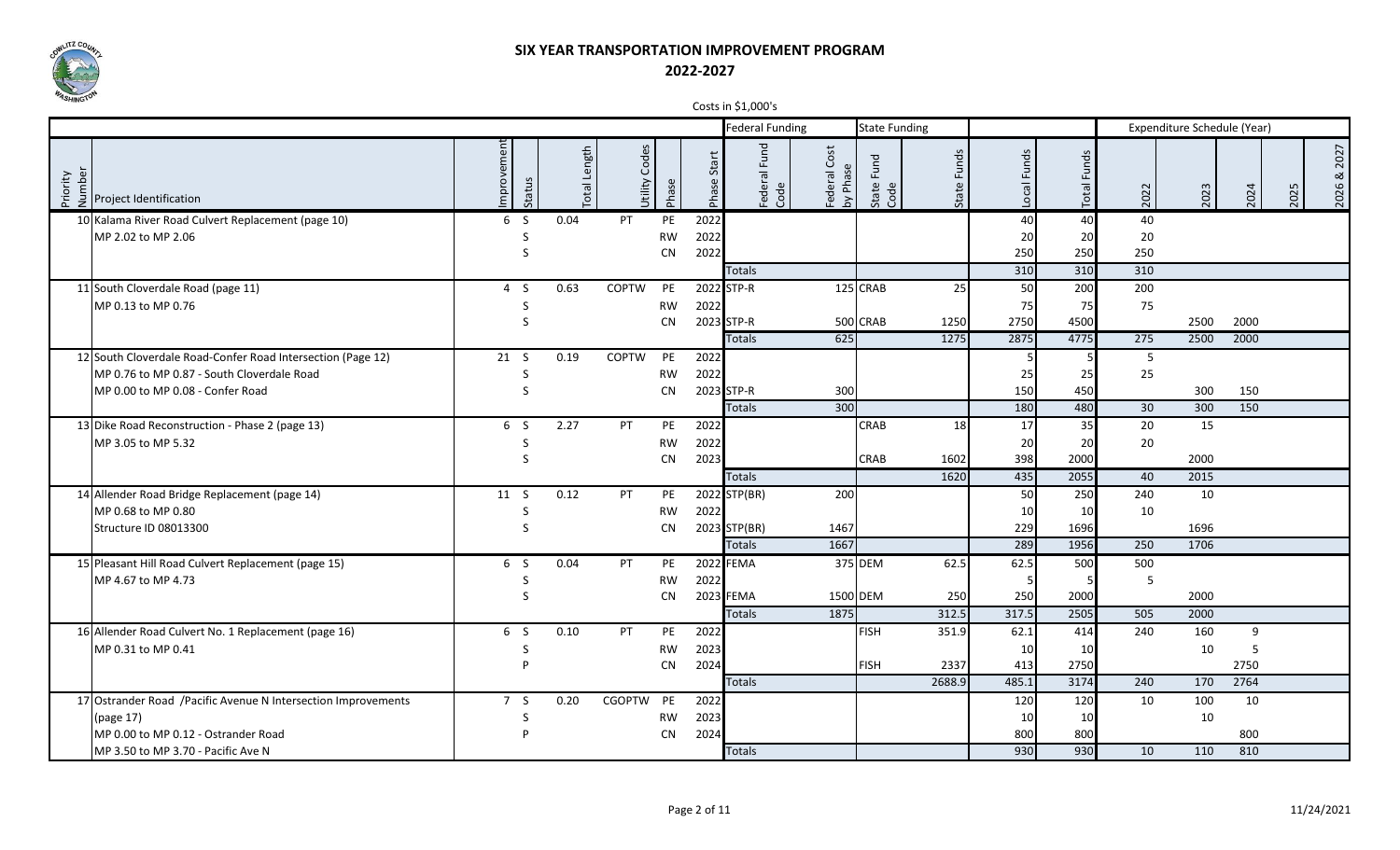

|                                                                                                         |                      |                        |                  |           |                 | COSCS III PL, OOD S    |                                     |                       |                |                |             |                 |                             |      |      |                |
|---------------------------------------------------------------------------------------------------------|----------------------|------------------------|------------------|-----------|-----------------|------------------------|-------------------------------------|-----------------------|----------------|----------------|-------------|-----------------|-----------------------------|------|------|----------------|
|                                                                                                         |                      |                        |                  |           |                 | <b>Federal Funding</b> |                                     | <b>State Funding</b>  |                |                |             |                 | Expenditure Schedule (Year) |      |      |                |
| $\begin{bmatrix} 2 & 2 & 1 \\ 2 & 2 & 1 \\ 2 & 3 & 2 \\ 3 & 4 & 5 \end{bmatrix}$ Project Identification | mprovement<br>Status | Length<br><b>Total</b> | Codes<br>Utility | Phase     | Start<br>Phase: | Federal Fund<br>Code   | Cost<br>Federal<br>Phas<br>$\delta$ | Fund<br>State<br>Code | Funds<br>State | Local Funds    | Total Funds | 2022            | 2023                        | 2024 | 2025 | 2027<br>2026 & |
| 18 Garlock Road Box Culvert Replacement (page 18)                                                       | 11 S                 | 0.10                   | <b>PT</b>        | PE        | 2022            |                        |                                     | <b>FISH</b>           |                | 20             | 20          | 10              | $\overline{5}$              | 5    |      |                |
| MP 0.67 to MP 0.77                                                                                      | S                    |                        |                  | <b>RW</b> | 2022            |                        |                                     |                       |                | 10             | 10          | 10              |                             |      |      |                |
|                                                                                                         | P                    |                        |                  | CN        | 2024            |                        |                                     | <b>FISH</b>           | 1445           | 225            | 1670        |                 |                             | 1670 |      |                |
|                                                                                                         |                      |                        |                  |           |                 | <b>Totals</b>          |                                     |                       | 1445           | 255            | 1700        | $\overline{20}$ | -5                          | 1675 |      |                |
| 19 S Goble Creek Box Replacment (page 19)                                                               | 6 P                  | 0.40                   | PT               | PE        | 2023            |                        |                                     | <b>FISH</b>           | 255            | 45             | 300         |                 | 50                          | 200  | 50   |                |
| MP 1.46 to MP 1.50                                                                                      |                      |                        |                  | <b>RW</b> | 2024            |                        |                                     |                       |                | 50             | 50          |                 |                             | 50   |      |                |
|                                                                                                         | D                    |                        |                  | CN        | 2025            |                        |                                     | <b>FISH</b>           | 1020           | 180            | 1200        |                 |                             |      | 1200 |                |
|                                                                                                         |                      |                        |                  |           |                 | <b>Totals</b>          |                                     |                       | 1275           | 275            | 1550        |                 | 50                          | 250  | 1250 |                |
| 20 Abernathy Creek Road Repair page 20)                                                                 | 6 S                  | 0.05                   | <b>PT</b>        | PE        | 2023            |                        |                                     |                       |                | 40             | 40          |                 | 30                          | 10   |      |                |
| MP 4.89 to 4.94                                                                                         | S                    |                        |                  | <b>RW</b> | 2023            |                        |                                     |                       |                | 20             | 20          |                 | 20                          |      |      |                |
|                                                                                                         | S                    |                        |                  | <b>CN</b> | 2024            |                        |                                     |                       |                | 250            | 250         |                 |                             | 250  |      |                |
|                                                                                                         |                      |                        |                  |           |                 | <b>Totals</b>          |                                     |                       |                | 310            | 310         |                 | 50                          | 260  |      |                |
| 21 Fish Pond Road and Duncan Road Drainage Improvements (page 21)                                       | 6 P                  | 0.11                   | <b>PT</b>        | PE        |                 | 2024 FEMA              |                                     | 225 DEM               | 37.5           | 37.5           | 300         |                 | 100                         | 190  | 10   |                |
| MP 1.87 to MP 1.91 - Fish Pond Road                                                                     | P                    |                        |                  | <b>RW</b> | 2024            |                        |                                     |                       |                | 30             | 30          |                 |                             | 30   |      |                |
| MP 0.00 to MP 0.08 - Duncan Road                                                                        | D                    |                        |                  | <b>CN</b> |                 | 2025 FEMA              | 1500 DEM                            |                       | 250            | 250            | 2000        |                 |                             |      | 2000 |                |
|                                                                                                         |                      |                        |                  |           |                 | <b>Totals</b>          | 1725                                |                       | 287.5          | 317.5          | 2330        |                 | 100                         | 220  | 2010 |                |
| 22 Kalama River Road Slope/Rockfall/Debris Flow Protection                                              | 21 S                 | 13.40                  | PT               | PE        | 2023            |                        |                                     |                       |                | 250            | 250         |                 | 150                         | 100  |      |                |
| (page 22)                                                                                               |                      |                        |                  | <b>RW</b> | 2024            |                        |                                     |                       |                | 50             | 50          |                 |                             | 50   |      |                |
| Various Locations MP 0.80 to MP 14.2                                                                    |                      |                        |                  | <b>CN</b> |                 | 2024 HSIP              | 450                                 |                       |                | 50             | 500         |                 |                             | 250  | 250  |                |
|                                                                                                         |                      |                        |                  |           |                 | <b>Totals</b>          | 450                                 |                       |                | 350            | 800         |                 | 150                         | 400  | 250  |                |
| 23 Allender Road Repair (page 23)                                                                       | 6 S                  | 0.04                   | <b>PT</b>        | PE        | 2023            |                        |                                     |                       |                | 50             | 50          |                 | 50                          |      |      |                |
| MP 0.78 to MP 0.82                                                                                      | S                    |                        |                  | <b>RW</b> | 2023            |                        |                                     |                       |                | 5 <sub>l</sub> |             |                 | 5                           |      |      |                |
|                                                                                                         | Þ                    |                        |                  | CN        | 2024            |                        |                                     |                       |                | 250            | 250         |                 |                             | 250  |      |                |
|                                                                                                         |                      |                        |                  |           |                 | <b>Totals</b>          |                                     |                       |                | 305            | 305         |                 | 55                          | 250  |      |                |
| 24 Paradise Acres Culvert Replacement (page 24)                                                         | 6 S                  | 0.02                   | PTW              | PE        | 2023            |                        |                                     |                       |                | 75             | 75          |                 | 65                          | 10   |      |                |
| MP 0.10 to MP 0.12                                                                                      | S                    |                        |                  | <b>RW</b> | 2023            |                        |                                     |                       |                | 50             | 50          |                 | 40                          | 10   |      |                |
|                                                                                                         | P                    |                        |                  | <b>CN</b> | 2024            |                        |                                     |                       |                | 500            | 500         |                 |                             | 500  |      |                |
|                                                                                                         |                      |                        |                  |           |                 | <b>Totals</b>          |                                     |                       |                | 625            | 625         |                 | 105                         | 520  |      |                |
| 25 Rose Valley Road Culvert Replacement (page 25)                                                       | 6<br>$\mathsf{P}$    | 0.04                   | <b>PT</b>        | PE        | 2023            |                        |                                     | <b>FISH</b>           | 136            | 24             | 160         |                 | 10                          | 140  | 10   |                |
| MP 14.88 to MP 14.92                                                                                    |                      |                        |                  | <b>RW</b> | 2024            |                        |                                     |                       |                | 50             | 50          |                 |                             | 50   |      |                |
|                                                                                                         |                      |                        |                  | <b>CN</b> | 2025            |                        |                                     | <b>FISH</b>           | 510            | 90             | 600         |                 |                             |      | 600  |                |
|                                                                                                         |                      |                        |                  |           |                 | <b>Totals</b>          |                                     |                       | 646            | 164            | 810         |                 | 10                          | 190  | 610  |                |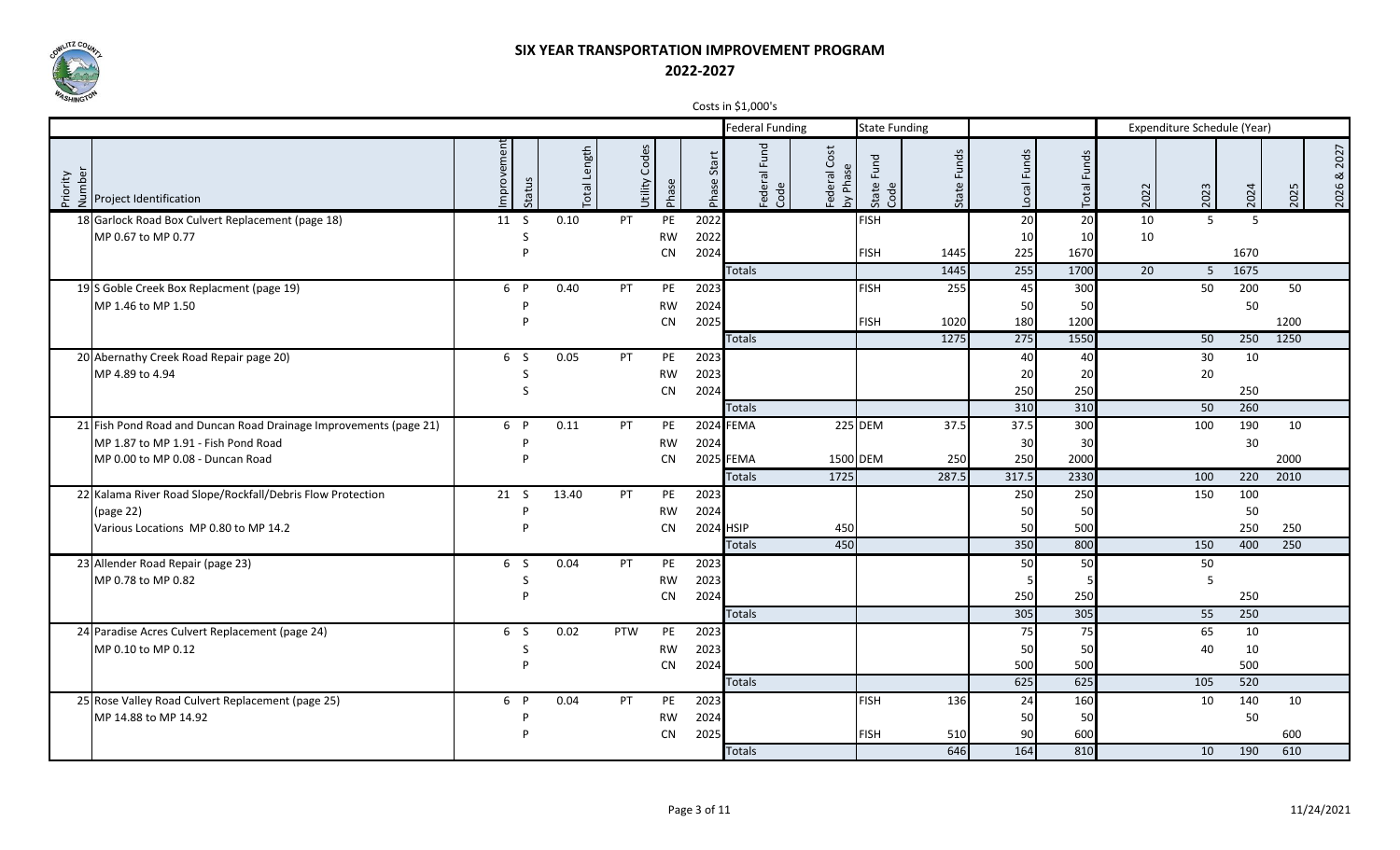

|                                                                                            |            |        |                       |                  |           |                | COSIS III PLIUDU S        |                                                      |                       |                |               |                             |                             |      |            |      |                |
|--------------------------------------------------------------------------------------------|------------|--------|-----------------------|------------------|-----------|----------------|---------------------------|------------------------------------------------------|-----------------------|----------------|---------------|-----------------------------|-----------------------------|------|------------|------|----------------|
|                                                                                            |            |        |                       |                  |           |                | <b>Federal Funding</b>    |                                                      | <b>State Funding</b>  |                |               |                             | Expenditure Schedule (Year) |      |            |      |                |
| $\begin{bmatrix} 2 & 2 & 1 \\ 2 & 2 & 1 \\ 2 & 3 & 2 \end{bmatrix}$ Project Identification | mprovement | Status | Length<br><b>lepo</b> | Codes<br>Utility | Phase     | Start<br>Phase | Fund<br>Federal I<br>Code | Cost<br>Šp<br>ederal<br>훈<br>$\overline{\mathbf{z}}$ | Fund<br>State<br>Code | Funds<br>State | Local Funds   | Funds<br>Total <sup>1</sup> | 2022                        | 2023 | 2024       | 2025 | 2027<br>2026 & |
| 26 Erick Creek Culvert - Abernathy Creek Road (page 26)                                    | 6 P        |        | 0.10                  | PT               | PE        | 2023           |                           |                                                      |                       |                | 70            | 70                          |                             | 65   | 5          |      |                |
| MP 5.30 to MP 5.40                                                                         |            | D      |                       |                  | <b>RW</b> | 2023           |                           |                                                      |                       |                | 10            | 10                          |                             | 5    | 5          |      |                |
|                                                                                            |            | D      |                       |                  | <b>CN</b> | 2024           |                           |                                                      | <b>FISH</b>           | 1041           | 800           | 184                         |                             |      | 1225       |      |                |
|                                                                                            |            |        |                       |                  |           |                | <b>Totals</b>             |                                                      |                       | 1041           | 880           | 264                         |                             | 70   | 1235       |      |                |
| 27 Young Road Widening Project (page 27)                                                   | 3S         |        | 0.88                  | PT               | PE        | 2023           |                           |                                                      |                       |                | 220           | 220                         |                             | 110  | 100        | 10   |                |
| MP 0.0 to MP 0.88                                                                          |            | P      |                       |                  | <b>RW</b> | 2023           |                           |                                                      |                       |                | 75            | 75                          |                             | 15   | 50         | 10   |                |
|                                                                                            |            | D      |                       |                  | <b>CN</b> | 2025           |                           |                                                      |                       |                | 880           | 880                         |                             |      |            | 880  |                |
|                                                                                            |            |        |                       |                  |           |                | <b>Totals</b>             |                                                      |                       |                | 1175          | 1175                        |                             | 125  | 150        | 900  |                |
| 28 South Silver Lake Curve Improvements (page 28)                                          | 21 S       |        | 0.30                  |                  | PE        | 2023           |                           |                                                      |                       |                | 80            | 80l                         |                             | 75   | 5          |      |                |
| MP 4.90 to 5.20                                                                            |            | D<br>D |                       |                  | <b>RW</b> | 2023           |                           |                                                      |                       |                | 10            | 10                          |                             | 10   |            |      |                |
|                                                                                            |            |        |                       |                  | <b>CN</b> | 2024           | <b>Totals</b>             |                                                      |                       |                | 450<br>540    | 450<br>540                  |                             | 85   | 450<br>455 |      |                |
| 29 Nevada Drive Safety Improvements (page 29)                                              | 21 S       |        | 1.43                  | <b>CPTSW</b>     | PE        | 2023           |                           |                                                      |                       |                | 100           | 100                         |                             | 80   | 20         |      |                |
| MP 0.00 to MP 1.43                                                                         |            | S      |                       |                  | <b>RW</b> | 2023           |                           |                                                      |                       |                | 50            | 50                          |                             | 10   | 40         |      |                |
|                                                                                            |            | D      |                       |                  | <b>CN</b> |                | 2024 HSIP                 | 315                                                  |                       |                | 35            | 350                         |                             |      | 350        |      |                |
|                                                                                            |            |        |                       |                  |           |                | <b>Totals</b>             | 315                                                  |                       |                | 185           | 500                         |                             | 90   | 410        |      |                |
| 30 N Goble Creek Road Box Culvert Replacement (page 30)                                    | 6 P        |        | 0.04                  | <b>PT</b>        | PE        | 2023           |                           |                                                      | <b>FISH</b>           | 255            | 45            | 300                         |                             | 50   | 200        | 50   |                |
| MP 1.26 to MP 1.30                                                                         |            | D      |                       |                  | <b>RW</b> | 2024           |                           |                                                      |                       |                | 50            | 50                          |                             |      | 50         |      |                |
|                                                                                            |            | D      |                       |                  | <b>CN</b> | 2025           |                           |                                                      | <b>FISH</b>           | 1020           | 180           | 1200                        |                             |      |            | 1200 |                |
|                                                                                            |            |        |                       |                  |           |                | <b>Totals</b>             |                                                      |                       | 1275           | $\boxed{275}$ | 1550                        |                             | 50   | 250        | 1250 |                |
| 31 South Silver Lake Road (page 31)                                                        | $4$ P      |        | 1.39                  | <b>CPT</b>       | PE        | 2023           |                           |                                                      | <b>CRAB</b>           | 287            | 143           | 430                         |                             | 250  | 150        | 30   |                |
| MP 1.45 to MP 2.84                                                                         |            | D      |                       |                  | <b>RW</b> | 2024           |                           |                                                      |                       |                | 125           | 125                         |                             |      | 125        |      |                |
|                                                                                            |            |        |                       |                  | <b>CN</b> |                | 2025 STP-R                |                                                      | 500 CRAB              | 2113           | 1687          | 4300                        |                             |      |            | 4000 | 300            |
|                                                                                            |            |        |                       |                  |           |                | <b>Totals</b>             | 500                                                  |                       | 2400           | 1955          | 4855                        |                             | 250  | 275        | 4030 | 300            |
| 32 Rock Creek Culvert (page 32)                                                            | 6 P        |        | 0.04                  | <b>PT</b>        | PE        | 2023           |                           |                                                      | <b>FISH</b>           | 255            | 45            | 300                         |                             | 75   | 150        | 75   |                |
| Tower Rd MP 4.50 to MP 4.54                                                                |            |        |                       |                  | <b>RW</b> | 2025           |                           |                                                      |                       |                | 10            | 10                          |                             |      |            | 10   |                |
|                                                                                            |            |        |                       |                  | <b>CN</b> | 2025           |                           |                                                      | <b>FISH</b>           | 1700           | 300           | 2000                        |                             |      |            | 2000 |                |
|                                                                                            |            |        |                       |                  |           |                | <b>Totals</b>             |                                                      |                       | 1955           | 355           | 2310                        |                             | 75   | 150        | 2085 |                |
| 33 Headquarters Road Overlay (page 33)                                                     | 5S         |        | 3.89                  | PTW              | PE        | 2023           |                           |                                                      |                       |                | 100           | 100                         |                             | 30   | 5          | 65   |                |
| MP 0.25 to MP 4.14                                                                         |            | D      |                       |                  | <b>CN</b> | 2025           |                           |                                                      |                       |                | 750           | 750                         |                             |      |            | 750  |                |
|                                                                                            |            |        |                       |                  |           |                | <b>Totals</b>             |                                                      |                       |                | 850           | 850                         |                             | 30   | 5          | 815  |                |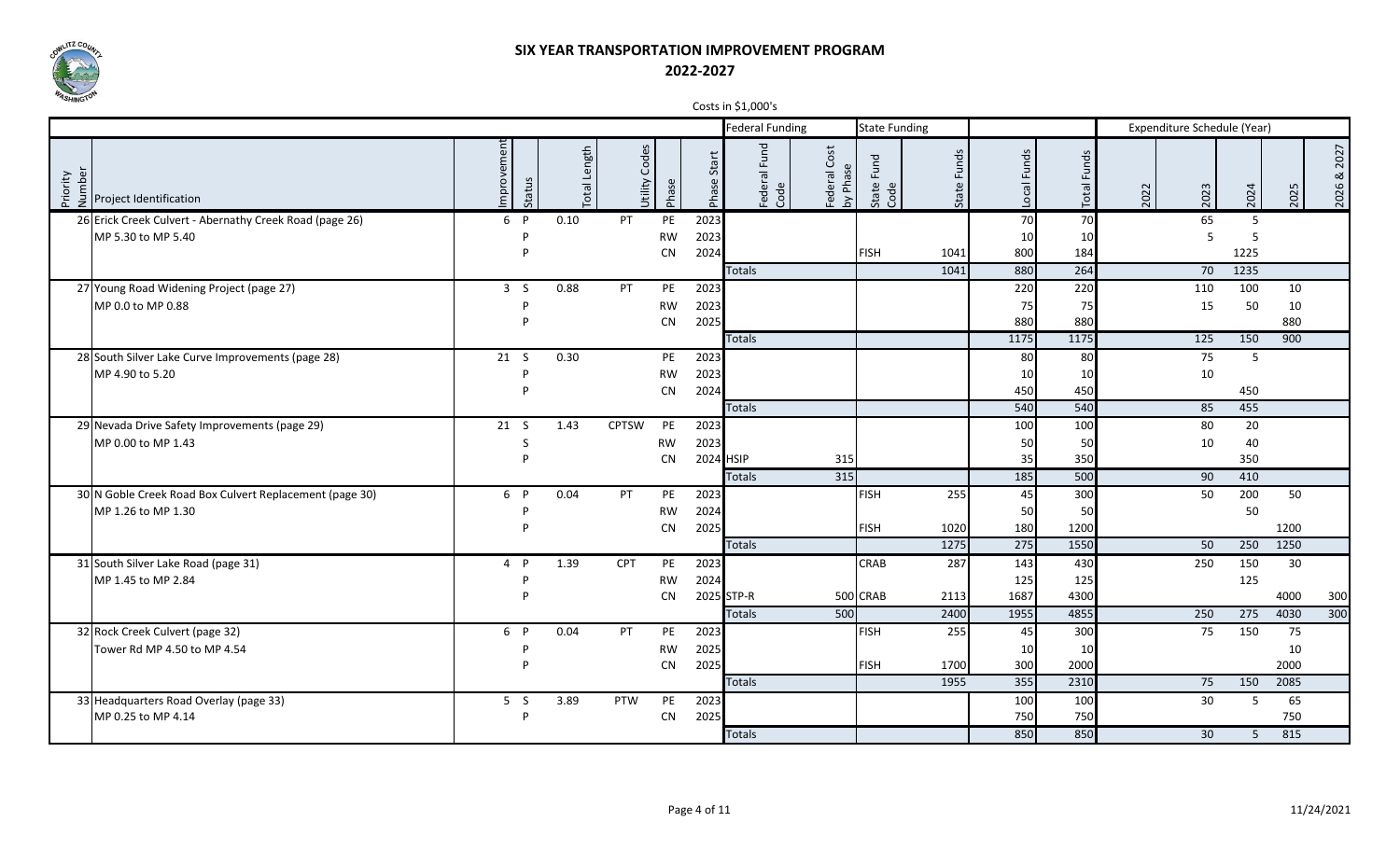

|                                                                                            |                      |                         |                  |           |                | COSIS III PLIUDU S        |                                     |                       |                |                 |                |      |                             |      |      |                |
|--------------------------------------------------------------------------------------------|----------------------|-------------------------|------------------|-----------|----------------|---------------------------|-------------------------------------|-----------------------|----------------|-----------------|----------------|------|-----------------------------|------|------|----------------|
|                                                                                            |                      |                         |                  |           |                | <b>Federal Funding</b>    |                                     | <b>State Funding</b>  |                |                 |                |      | Expenditure Schedule (Year) |      |      |                |
| $\begin{bmatrix} 2 & 2 & 1 \\ 2 & 2 & 1 \\ 2 & 3 & 2 \end{bmatrix}$ Project Identification | mprovement<br>Status | Length<br><b>lepo</b> . | Codes<br>Jtility | Phase     | Start<br>Phase | Fund<br>Federal I<br>Code | Cost<br>Phase<br>ederal<br>$\delta$ | Fund<br>State<br>Code | Funds<br>State | Local Funds     | Funds<br>Total | 2022 | 2023                        | 2024 | 2025 | 2027<br>2026 & |
| 34 Dupont Road Surfacing (page 34)                                                         | 6S                   | 1.20                    | PT.              | PE        | 2023           |                           |                                     |                       |                | 100             | 100            |      | 90                          | 5.   | - 5  |                |
| MP 0.00 to MP 1.20                                                                         | Þ                    |                         |                  | CN        | 2025           |                           |                                     |                       |                | 700             | 700            |      |                             |      | 700  |                |
|                                                                                            |                      |                         |                  |           |                | <b>Totals</b>             |                                     |                       |                | 800             | 800            |      | 90                          | 5    | 705  |                |
| 35 Whitewater Road Curve Improvements (page 35)                                            | 21 P                 | 0.06                    | PT               | PE        |                | 2024 HSIP                 | 63                                  |                       |                | $\overline{7}$  | 70             |      |                             | 70   |      |                |
| MP 0.24 to MP 0.30                                                                         | D                    |                         |                  | <b>RW</b> | 2024           |                           |                                     |                       |                | 10              | 10             |      |                             | 10   |      |                |
|                                                                                            | D                    |                         |                  | <b>CN</b> |                | 2024 HSIP                 | 315                                 |                       |                | 35              | 350            |      |                             | 350  |      |                |
|                                                                                            |                      |                         |                  |           |                | <b>Totals</b>             | 378                                 |                       |                | 52              | 430            |      |                             | 430  |      |                |
| 36 Bodine Road Realignment (page 36)                                                       | 6 P                  | 0.10                    | CPT              | PE        | 2024           |                           |                                     |                       |                | 45              | 45             |      |                             | 40   | 5    |                |
| MP 0.6 to MP 0.7                                                                           | P                    |                         |                  | <b>RW</b> | 2024           |                           |                                     |                       |                | 20              | 20             |      |                             | 20   |      |                |
|                                                                                            | D                    |                         |                  | CN        | 2025           |                           |                                     |                       |                | 300             | 300            |      |                             |      | 300  |                |
|                                                                                            |                      |                         |                  |           |                | <b>Totals</b>             |                                     |                       |                | 365             | 365            |      |                             | 60   | 305  |                |
| 37 Powell Road/ Bond Road Drainage Improvement (page 37)                                   | 6 P                  | 0.10                    | CGOPTSW PE       |           | 2024           |                           |                                     |                       |                | 90 <sup>1</sup> | 90             |      |                             | 70   | 20   |                |
| MP 0.56 to MP 0.66                                                                         | D                    |                         |                  | <b>RW</b> | 2024           |                           |                                     |                       |                | 10              | 10             |      |                             | 5    | -5   |                |
|                                                                                            | D                    |                         |                  | <b>CN</b> | 2025           |                           |                                     |                       |                | 650             | 650            |      |                             |      | 650  |                |
|                                                                                            |                      |                         |                  |           |                | <b>Totals</b>             |                                     |                       |                | 750             | 750            |      |                             | 75   | 675  |                |
| 38 Primrose Road Culverts and Surface Upgrade (page 38)                                    | 6 S                  | 0.43                    | <b>PT</b>        | PE        | 2024           |                           |                                     |                       |                | 75              | 75             |      |                             | 55   | 20   |                |
| MP 0.05 to MP 0.48                                                                         | S                    |                         |                  | <b>RW</b> | 2024           |                           |                                     |                       |                | 10              | 10             |      |                             | 5    | -5   |                |
|                                                                                            | D                    |                         |                  | <b>CN</b> | 2025           |                           |                                     |                       |                | 500             | 500            |      |                             |      | 500  |                |
|                                                                                            |                      |                         |                  |           |                | <b>Totals</b>             |                                     |                       |                | 585             | 585            |      |                             | 60   | 525  |                |
| 39 PH 10 Culvert Replacement (page 39)                                                     | 6 P                  | 0.02                    | <b>PT</b>        | PE        | 2024           |                           |                                     |                       |                | 85              | 85             |      |                             | 75   | 10   |                |
| MP 3.24 to MP 3.26                                                                         | D                    |                         |                  | <b>RW</b> | 2024           |                           |                                     |                       |                | 20              | 20             |      |                             | 20   |      |                |
|                                                                                            | D                    |                         |                  | <b>CN</b> | 2025           |                           |                                     |                       |                | 600             | 600            |      |                             |      | 600  |                |
|                                                                                            |                      |                         |                  |           |                | <b>Totals</b>             |                                     |                       |                | 705             | 705            |      |                             | 95   | 610  |                |
| 40 Cloverdale Road Drainage Improvement (page 40)                                          | 6 S                  | 0.06                    | COPT             | PE        | 2024           |                           |                                     |                       |                | 100             | 100            |      |                             | 60   | 40   |                |
| MP 1.75 to MP 1.81                                                                         | S<br>D               |                         |                  | <b>RW</b> | 2024           |                           |                                     |                       |                | 10              | 10             |      |                             | 5    | 5    |                |
|                                                                                            |                      |                         |                  | <b>CN</b> | 2025           |                           |                                     | CRAB                  | 450            | 150             | 600            |      |                             |      | 600  |                |
|                                                                                            |                      |                         |                  |           |                | <b>Totals</b>             |                                     |                       | 450            | 260             | 710            |      |                             | 65   | 645  |                |
| 41 Greenwood Rd Culvert Replacement (page 41)                                              | 6 S                  | 0.04                    | <b>PT</b>        | PE        | 2024           |                           |                                     |                       |                | 80              | 80             |      |                             | 40   | 40   |                |
| MP 0.02 to MP 0.06                                                                         | S                    |                         |                  | <b>RW</b> | 2024           |                           |                                     |                       |                | 10              | 10             |      |                             | 5    | -5   |                |
|                                                                                            | S                    |                         |                  | <b>CN</b> | 2025           |                           |                                     |                       |                | 500             | 500<br>590     |      |                             |      | 500  |                |
|                                                                                            |                      |                         |                  |           |                | <b>Totals</b>             |                                     |                       |                | 590             |                |      |                             | 45   | 545  |                |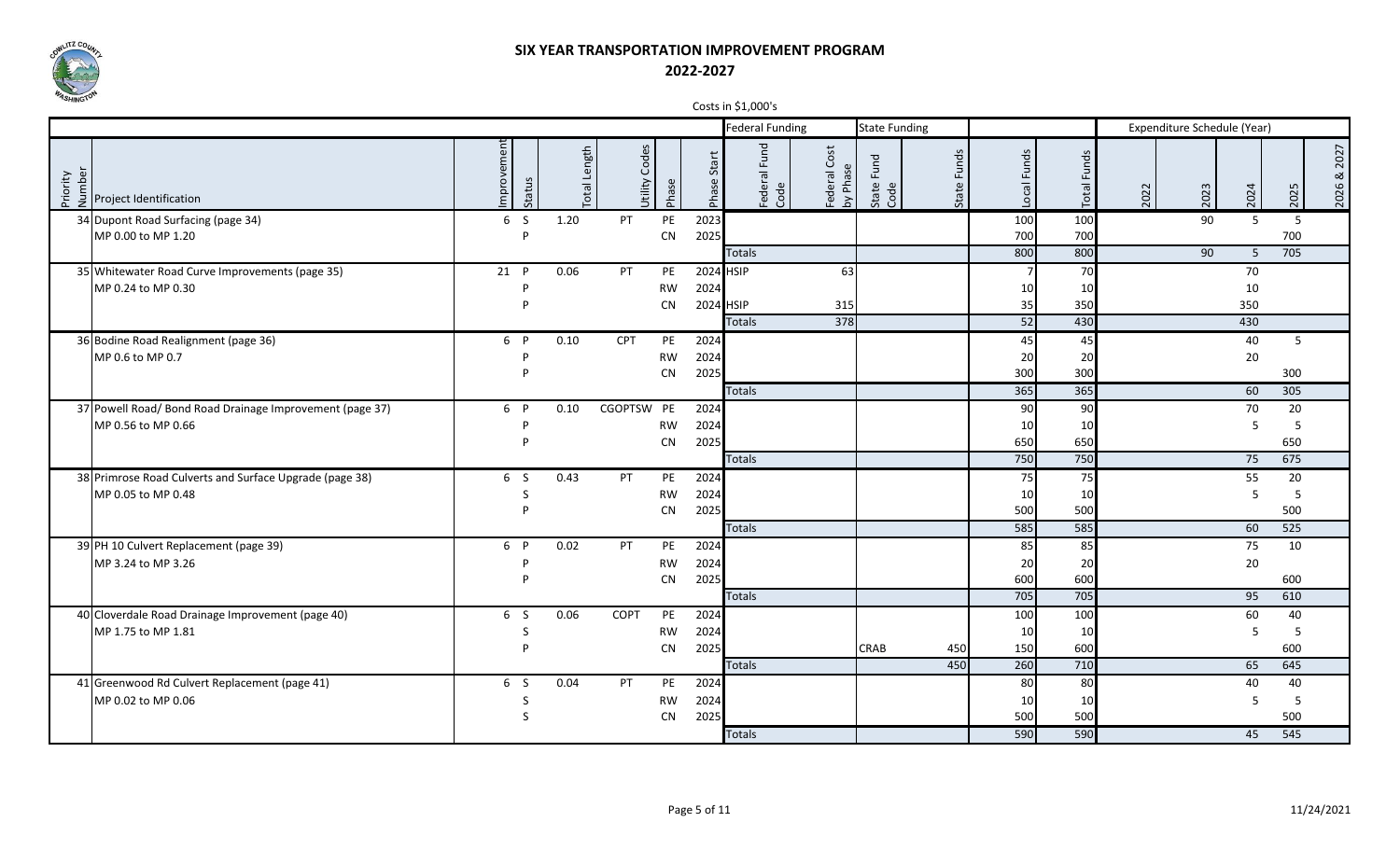

|                    |                                                                   |                      |                 |             |                           |                | $\frac{1}{2}$ $\frac{1}{2}$ $\frac{1}{2}$ $\frac{1}{2}$ $\frac{1}{2}$ $\frac{1}{2}$ $\frac{1}{2}$ $\frac{1}{2}$ $\frac{1}{2}$ $\frac{1}{2}$ $\frac{1}{2}$ $\frac{1}{2}$ $\frac{1}{2}$ $\frac{1}{2}$ $\frac{1}{2}$ $\frac{1}{2}$ $\frac{1}{2}$ $\frac{1}{2}$ $\frac{1}{2}$ $\frac{1}{2}$ $\frac{1}{2}$ $\frac{1}{2}$ |                     |                       |                |                        |                       |      |                             |      |      |                |
|--------------------|-------------------------------------------------------------------|----------------------|-----------------|-------------|---------------------------|----------------|---------------------------------------------------------------------------------------------------------------------------------------------------------------------------------------------------------------------------------------------------------------------------------------------------------------------|---------------------|-----------------------|----------------|------------------------|-----------------------|------|-----------------------------|------|------|----------------|
|                    |                                                                   |                      |                 |             |                           |                | <b>Federal Funding</b>                                                                                                                                                                                                                                                                                              |                     | <b>State Funding</b>  |                |                        |                       |      | Expenditure Schedule (Year) |      |      |                |
| Priority<br>Number | Project Identification                                            | mprovement<br>Status | Length<br>lepo. |             | Codes<br>Jtility<br>Phase | Start<br>Phase | Fund<br>Federal I<br>Code                                                                                                                                                                                                                                                                                           | Cost<br>ederal<br>운 | Fund<br>State<br>Code | Funds<br>State | Local Funds            | Funds<br><b>Total</b> | 2022 | 2023                        | 2024 | 2025 | 2027<br>2026 & |
|                    | 42 Owl Creek Bridge and Mill Creek Bridge #3 Repairs (page 42)    | 14 P                 | 0.13            | <b>COPT</b> | PE                        |                | 2024 STP(BR)                                                                                                                                                                                                                                                                                                        | 65                  |                       |                | 10                     | 75                    |      |                             | 65   | 10   |                |
|                    | Old 99 South MP 0.95 to MP 1.05; Mill Creek MP 1.64 to 1.67       | D                    |                 |             | CN                        |                | 2025 STP(BR)                                                                                                                                                                                                                                                                                                        | 632                 |                       |                | $\mathbf{0}$           | 632                   |      |                             |      | 632  |                |
|                    |                                                                   |                      |                 |             |                           |                | <b>Totals</b>                                                                                                                                                                                                                                                                                                       | 697                 |                       |                | 10                     | 707                   |      |                             | 65   | 642  |                |
|                    | 43 Coal Creek Road - Phase 1(page 43)                             | 4S                   | 0.56            | CPT         | PE                        | 2024           |                                                                                                                                                                                                                                                                                                                     |                     |                       |                | 300                    | 300                   |      |                             | 150  | 140  | 10             |
|                    | MP 1.44 to MP 2.00                                                | S                    |                 |             | <b>RW</b>                 | 2025           |                                                                                                                                                                                                                                                                                                                     |                     |                       |                | 100                    | 100                   |      |                             |      | 100  |                |
|                    |                                                                   |                      |                 |             | <b>CN</b>                 | 2026           |                                                                                                                                                                                                                                                                                                                     |                     |                       |                | 2200                   | 2200                  |      |                             |      |      | 2200           |
|                    |                                                                   |                      |                 |             |                           |                | <b>Totals</b>                                                                                                                                                                                                                                                                                                       |                     |                       |                | 2600                   | 2600                  |      |                             | 150  | 240  | 2210           |
|                    | 44 Mill Creek Road/Oak Point Road Intersection Improvements       | 21 P                 | 0.16            | PT          | PE                        | 2024           |                                                                                                                                                                                                                                                                                                                     |                     |                       |                | 40                     | 40                    |      |                             | 30   | 10   |                |
|                    | (page 44)                                                         |                      |                 |             | <b>RW</b>                 | 2024           |                                                                                                                                                                                                                                                                                                                     |                     |                       |                | 10 <sup>1</sup>        | 10                    |      |                             | 5    | -5   |                |
|                    | Mill Creek Rd MP 0.04 to MP 0.10; Oak Point Rd MP 0.00 to MP 0.10 | P                    |                 |             | CN                        | 2025           |                                                                                                                                                                                                                                                                                                                     |                     |                       |                | 280                    | 280                   |      |                             |      | 280  |                |
|                    |                                                                   |                      |                 |             |                           |                | <b>Totals</b>                                                                                                                                                                                                                                                                                                       |                     |                       |                | 330                    | 330                   |      |                             | 35   | 295  |                |
|                    | 45 North Bodine Drainage Improvements (page 45)                   | 6 S                  | 0.04            | <b>PT</b>   | PE                        | 2024           |                                                                                                                                                                                                                                                                                                                     |                     |                       |                | 80l                    | 80                    |      |                             | 60   | 20   |                |
|                    | MP 0.64 to MP 0.68                                                | S                    |                 |             | <b>RW</b><br>CN           | 2024<br>2025   |                                                                                                                                                                                                                                                                                                                     |                     |                       |                | 10 <sup>1</sup><br>520 | 10<br>520             |      |                             | 10   | 520  |                |
|                    |                                                                   |                      |                 |             |                           |                | <b>Totals</b>                                                                                                                                                                                                                                                                                                       |                     |                       |                | 610                    | 610                   |      |                             | 70   | 540  |                |
|                    | 46 Italian Creek Culvert Replacement (page 46)                    | 6 P                  | 0.04            | <b>PT</b>   | PE                        | 2024           |                                                                                                                                                                                                                                                                                                                     |                     |                       |                | 40                     | 40                    |      |                             | 35   | - 5  |                |
|                    |                                                                   | P                    |                 |             |                           |                |                                                                                                                                                                                                                                                                                                                     |                     |                       |                | 5                      |                       |      |                             | 5    |      |                |
|                    | MP 1.85 to MP 1.89                                                |                      |                 |             | <b>RW</b><br><b>CN</b>    | 2024<br>2025   |                                                                                                                                                                                                                                                                                                                     |                     |                       |                | 300                    | 300                   |      |                             |      | 300  |                |
|                    |                                                                   |                      |                 |             |                           |                | <b>Totals</b>                                                                                                                                                                                                                                                                                                       |                     |                       |                | 345                    | 345                   |      |                             | 40   | 305  |                |
|                    | 47 Kalama River Road Turn Lane (page 47)                          | 21 S                 | 0.03            | <b>PT</b>   | PE                        | 2024           |                                                                                                                                                                                                                                                                                                                     |                     |                       |                | 30                     | 30                    |      |                             | 20   | 10   |                |
|                    | MP 4.35 to MP 4.38                                                | P                    |                 |             | <b>RW</b>                 | 2025           |                                                                                                                                                                                                                                                                                                                     |                     |                       |                |                        |                       |      |                             |      | -5   |                |
|                    |                                                                   | D                    |                 |             | <b>CN</b>                 | 2025           |                                                                                                                                                                                                                                                                                                                     |                     |                       |                | 150                    | 150                   |      |                             |      | 150  |                |
|                    |                                                                   |                      |                 |             |                           |                | <b>Totals</b>                                                                                                                                                                                                                                                                                                       |                     |                       |                | 185                    | 185                   |      |                             | 20   | 165  |                |
|                    | 48 Kalama River Road Realignment (page 48)                        | 21 P                 | 0.10            | <b>PT</b>   | PE                        |                | 2024 HSIP                                                                                                                                                                                                                                                                                                           | 54                  |                       |                | 6                      | 60                    |      |                             | 50   | 10   |                |
|                    | (@Old Spreadborough)                                              |                      |                 |             | <b>RW</b>                 | 2024           |                                                                                                                                                                                                                                                                                                                     |                     |                       |                | 20                     | 20                    |      |                             | 20   |      |                |
|                    | MP 3.68 to MP 3.78                                                | D                    |                 |             | <b>CN</b>                 |                | 2025 HSIP                                                                                                                                                                                                                                                                                                           | 378                 |                       |                | 42                     | 420                   |      |                             |      | 420  |                |
|                    |                                                                   |                      |                 |             |                           |                | <b>Totals</b>                                                                                                                                                                                                                                                                                                       | 432                 |                       |                | 68                     | 500                   |      |                             | 70   | 430  |                |
|                    | 49 Italian Creek Road Drainage and Roadway Improvements (page 49) | 6 S                  | 0.04            | PT          | PE                        | 2024           |                                                                                                                                                                                                                                                                                                                     |                     |                       |                | 45                     | 45                    |      |                             | 35   | 10   |                |
|                    | MP 2.86 to MP 2.90                                                | S                    |                 |             | <b>RW</b>                 | 2024           |                                                                                                                                                                                                                                                                                                                     |                     |                       |                | 10                     | 10                    |      |                             | 5    | - 5  |                |
|                    |                                                                   | D                    |                 |             | <b>CN</b>                 | 2025           |                                                                                                                                                                                                                                                                                                                     |                     |                       |                | 325                    | 325                   |      |                             |      | 325  |                |
|                    |                                                                   |                      |                 |             |                           |                | <b>Totals</b>                                                                                                                                                                                                                                                                                                       |                     |                       |                | 380                    | 380                   |      |                             | 40   | 340  |                |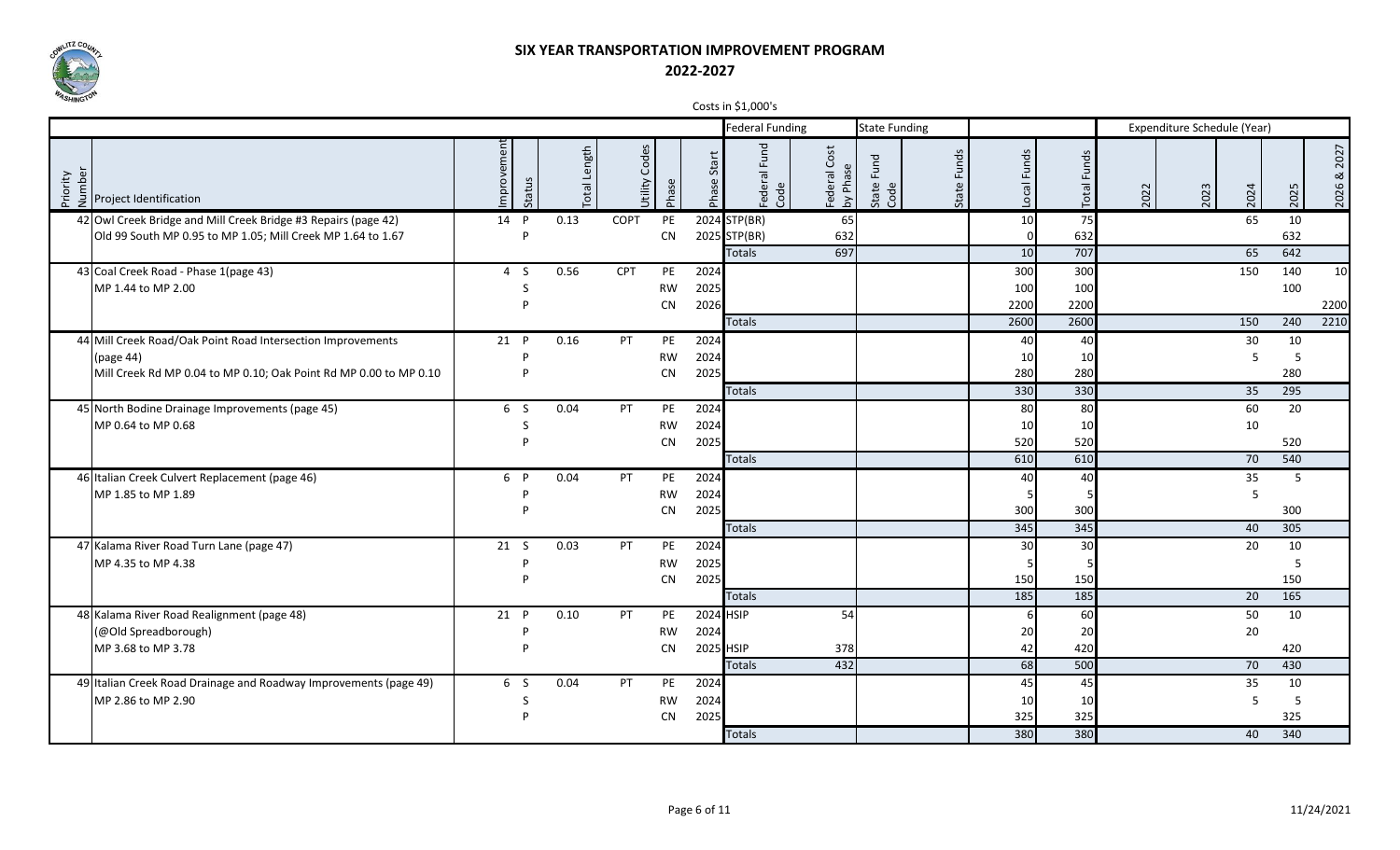

|                                                                         |                      |                             |                  |                 |                | $\frac{1}{2}$ $\frac{1}{2}$ $\frac{1}{2}$ $\frac{1}{2}$ $\frac{1}{2}$ $\frac{1}{2}$ $\frac{1}{2}$ $\frac{1}{2}$ $\frac{1}{2}$ $\frac{1}{2}$ |                             |                       |                |                 |                |      |                             |      |           |                |
|-------------------------------------------------------------------------|----------------------|-----------------------------|------------------|-----------------|----------------|---------------------------------------------------------------------------------------------------------------------------------------------|-----------------------------|-----------------------|----------------|-----------------|----------------|------|-----------------------------|------|-----------|----------------|
|                                                                         |                      |                             |                  |                 |                | <b>Federal Funding</b>                                                                                                                      |                             | <b>State Funding</b>  |                |                 |                |      | Expenditure Schedule (Year) |      |           |                |
| $\frac{1}{2}$ and $\frac{1}{2}$<br>$\frac{1}{2}$ Project Identification | mprovement<br>Status | Length<br>lepo <sub>-</sub> | Codes<br>Jtility | Phase           | Start<br>Phase | Fund<br>Federal I<br>Code                                                                                                                   | Cost<br>Federal<br>by Phase | Fund<br>State<br>Code | Funds<br>State | Local Funds     | Funds<br>Total | 2022 | 2023                        | 2024 | 2025      | 2027<br>2026 & |
| 50 Witherbe Rd Intersection Improvements (page 50)                      | 21 P                 | 0.50                        | PTC              | PE              |                | 2024 HSIP                                                                                                                                   | 18                          |                       |                | $\overline{2}$  | 20             |      |                             | 20   |           |                |
| MP 0.0 to MP 0.5                                                        |                      |                             |                  | <b>RW</b>       | 2024           |                                                                                                                                             |                             |                       |                |                 |                |      |                             | 5    |           |                |
|                                                                         | D                    |                             |                  | <b>CN</b>       |                | 2025 HSIP                                                                                                                                   | 94.5                        |                       |                | 10.5            | 105            |      |                             |      | 105       |                |
|                                                                         |                      |                             |                  |                 |                | <b>Totals</b>                                                                                                                               | 112.5                       |                       |                | 17.5            | 130            |      |                             | 25   | 105       |                |
| 51 Ostrander Rd. Bridge Replacement (page 51)                           | 11 P                 | 0.10                        | <b>CGPTW</b>     | PE              |                | 2024 STP(BR)                                                                                                                                | 240                         |                       |                | 60              | 300            |      |                             | 150  | 150       |                |
| MP 0.35 to MP 0.45                                                      | D                    |                             |                  | <b>RW</b>       | 2025           |                                                                                                                                             |                             |                       |                | 100             | 100            |      |                             |      | 100       |                |
|                                                                         | P                    |                             |                  | <b>CN</b>       |                | 2025 STP(BR)                                                                                                                                | 1600                        |                       |                | 400             | 2000           |      |                             |      | 1500      | 500            |
|                                                                         |                      |                             |                  |                 |                | <b>Totals</b>                                                                                                                               | 1840                        |                       |                | 560             | 2400           |      |                             | 150  | 1750      | 500            |
| 52 Pacific Way Drainage Improvement (page 52)                           | 6 P                  | 0.02                        | <b>CGPTSW</b>    | PE              | 2024           |                                                                                                                                             |                             |                       |                | 30 <sup>l</sup> | 30             |      |                             | 30   |           |                |
| MP 2.09 to MP 2.11                                                      | p                    |                             |                  | ${\sf CN}$      | 2025           |                                                                                                                                             |                             |                       |                | 250             | 250            |      |                             |      | 250       |                |
|                                                                         |                      |                             |                  |                 |                | <b>Totals</b>                                                                                                                               |                             |                       |                | 280             | 280            |      |                             | 30   | 250       |                |
| 53 Wren Loop/SR411 Intersection Improvements (page 53)                  | 21 P                 | 0.01                        | CPTO             | PE              |                | 2024 HSIP                                                                                                                                   | 45                          |                       |                | -5 I            | 50             |      |                             | 40   | 10        |                |
| MP 0.00 to MP 0.10 - Wren Loop Road                                     | D                    |                             |                  | <b>RW</b>       | 2024           |                                                                                                                                             |                             |                       |                | 10<br>30        | 10             |      |                             | 10   |           |                |
|                                                                         |                      |                             |                  | CN              |                | 2025 HSIP                                                                                                                                   | 270<br>315                  |                       |                | 45              | 300<br>360     |      |                             | 50   | 300       |                |
|                                                                         |                      |                             |                  |                 |                | <b>Totals</b>                                                                                                                               |                             |                       |                |                 |                |      |                             |      | 310       |                |
| 54 Bridge Rail Upgrades (page 54)<br>Countywide                         | 21 P<br>Þ            | Varies                      | CPGSTW           | PE<br><b>CN</b> |                | 2024 HSIP<br>2025 HSIP                                                                                                                      | 171<br>900                  |                       |                | 19<br>100       | 190<br>1000    |      |                             | 180  | 10<br>750 | 250            |
|                                                                         |                      |                             |                  |                 |                | <b>Totals</b>                                                                                                                               | 1071                        |                       |                | 119             | 1190           |      |                             | 180  | 760       | 250            |
| 55 Kalama River Road Curve Improvements (page 55)                       | 21 P                 | 0.10                        | <b>PT</b>        | PE              | 2024           |                                                                                                                                             |                             |                       |                | 70              | 70             |      |                             | 60   | 10        |                |
| MP 14.95 to MP 15.05                                                    | D                    |                             |                  | <b>RW</b>       | 2024           |                                                                                                                                             |                             |                       |                | 10              | 10             |      |                             | 10   |           |                |
|                                                                         | D                    |                             |                  | <b>CN</b>       | 2025           |                                                                                                                                             |                             |                       |                | 450             | 450            |      |                             |      | 450       |                |
|                                                                         |                      |                             |                  |                 |                | <b>Totals</b>                                                                                                                               |                             |                       |                | 530             | 530            |      |                             | 70   | 460       |                |
| 56 Nevala Road Slide Repair (page 56)                                   | 6 P                  | 0.06                        | PT               | PE              | 2024           |                                                                                                                                             |                             |                       |                | 90              | 90             |      |                             | 70   | 20        |                |
| MP 0.44 to MP 0.50                                                      | p                    |                             |                  | <b>RW</b>       | 2024           |                                                                                                                                             |                             |                       |                |                 |                |      |                             | 5    |           |                |
|                                                                         | D                    |                             |                  | <b>CN</b>       | 2025           |                                                                                                                                             |                             |                       |                | 600             | 600            |      |                             |      | 600       |                |
|                                                                         |                      |                             |                  |                 |                | <b>Totals</b>                                                                                                                               |                             |                       |                | 695             | 695            |      |                             | 75   | 620       |                |
| 57 Allen Street Drainage Improvement (page 57)                          | 6 P                  | 0.30                        | <b>PT</b>        | PE              | 2024           |                                                                                                                                             |                             |                       |                | 40              | 40             |      |                             | 30   | 10        |                |
| MP 2.50 to MP 2.80                                                      |                      |                             |                  | <b>RW</b>       | 2024           |                                                                                                                                             |                             |                       |                | 10 <sup>1</sup> | 10             |      |                             | 10   |           |                |
|                                                                         |                      |                             |                  | <b>CN</b>       | 2025           |                                                                                                                                             |                             |                       |                | 600             | 600            |      |                             |      | 600       |                |
|                                                                         |                      |                             |                  |                 |                | <b>Totals</b>                                                                                                                               |                             |                       |                | 650             | 650            |      |                             | 40   | 610       |                |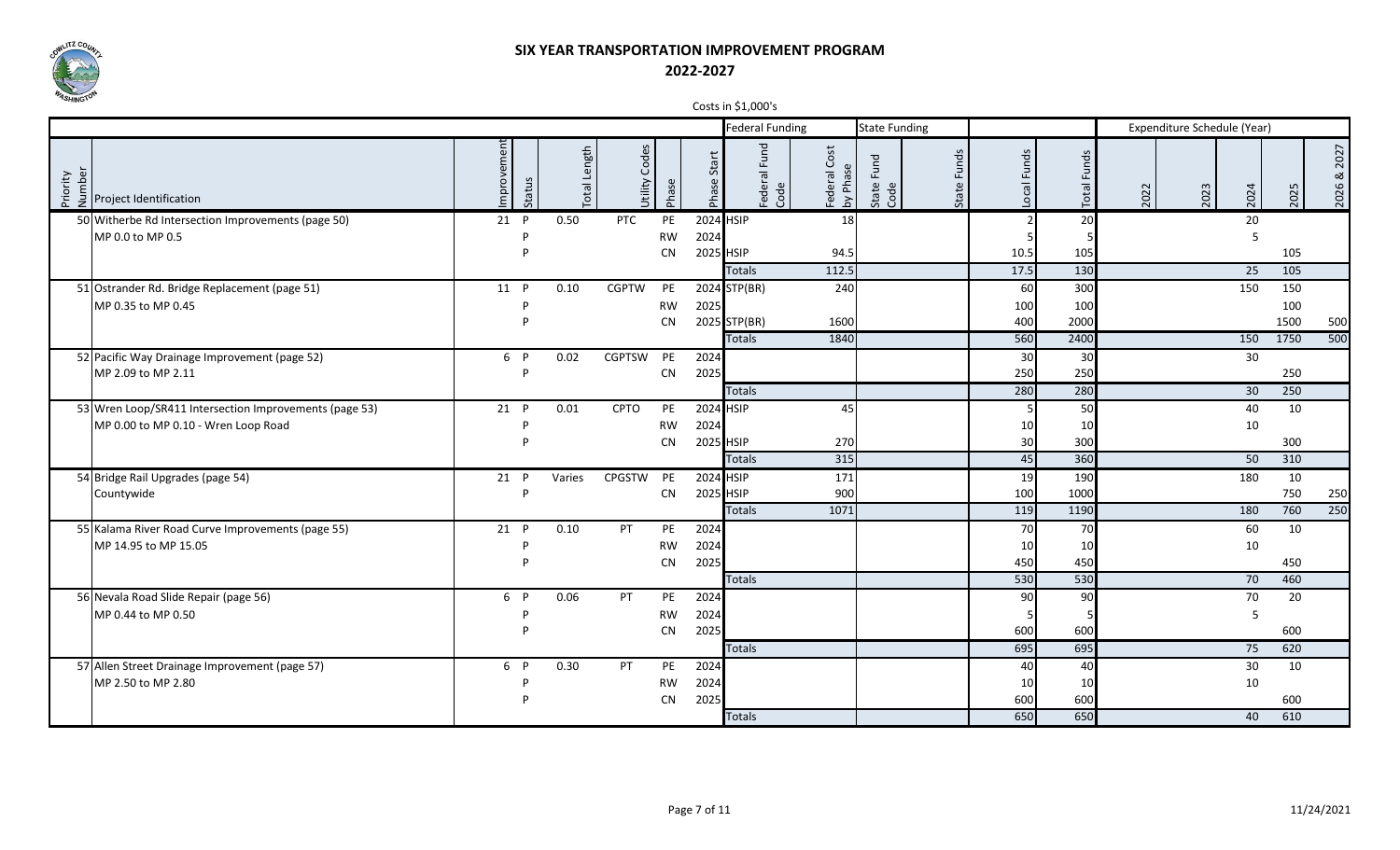

|                                                                                                          |                      |             |                  |                        |                       | COSO III PL, OOU S                                  |                                         |                 |                       |                             |      |         |             |
|----------------------------------------------------------------------------------------------------------|----------------------|-------------|------------------|------------------------|-----------------------|-----------------------------------------------------|-----------------------------------------|-----------------|-----------------------|-----------------------------|------|---------|-------------|
|                                                                                                          |                      |             |                  |                        |                       | <b>Federal Funding</b>                              | <b>State Funding</b>                    |                 |                       | Expenditure Schedule (Year) |      |         |             |
| $\begin{array}{c}\n\sum_{i=1}^{n} \sum_{i=1}^{n} \frac{1}{2} \text{Project Identification}\n\end{array}$ | mprovement<br>Status | otal Length | Codes<br>Jtility | Phase                  | <b>Start</b><br>Phase | Federal Fund<br>Code<br>Cost<br>Federal<br>by Phase | Funds<br>Fund<br>State<br>Code<br>State | Local Funds     | Funds<br><b>Total</b> | 2023<br>2022                | 2024 | 2025    | 2026 & 2027 |
| 58 Martins Bluff Embankment Repair (page 58)                                                             | 6 S                  | 0.06        |                  | PE                     | 2024                  |                                                     |                                         | 60              | 60                    |                             | 40   | 20      |             |
| MP 0.04 to MP 0.10                                                                                       | S                    |             |                  | <b>RW</b>              | 2024                  |                                                     |                                         | 10 <sup>1</sup> | 10                    |                             | 5    | -5      |             |
|                                                                                                          | S                    |             |                  | <b>CN</b>              | 2025                  |                                                     |                                         | 400             | 400                   |                             |      | 400     |             |
|                                                                                                          |                      |             |                  |                        |                       | <b>Totals</b>                                       |                                         | 470             | 470                   |                             | 45   | 425     |             |
| 59 Bodine Road Culvert Replacement (page 59)                                                             | 6 P                  | 0.04        | PT               | PE                     | 2024                  |                                                     |                                         | 50              | 50                    |                             | 40   | 10      |             |
| MP 0.70 to MP 0.74                                                                                       | P<br>D               |             |                  | <b>RW</b><br><b>CN</b> | 2024<br>2025          |                                                     |                                         | 10<br>440       | 10<br>440             |                             | 10   | 440     |             |
|                                                                                                          |                      |             |                  |                        |                       | <b>Totals</b>                                       |                                         | 500             | 500                   |                             | 50   | 450     |             |
| 60 S Pekin Rd/ Pinkerton Dr Intersection Improvements (page 60)                                          | 21 P                 | 0.15        | PT               | PE                     | 2025                  |                                                     |                                         | 100             | 100                   |                             |      | 75      | 25          |
| MP 0.00 to MP 0.05 - Pinkerton Dr                                                                        | D                    |             |                  | <b>RW</b>              | 2025                  |                                                     |                                         | 30              | 30                    |                             |      | 10      | 20          |
| MP 0.90 to MP 1.00 - S Pekin Rd                                                                          | P                    |             |                  | <b>CN</b>              | 2026                  |                                                     |                                         | 600             | 600                   |                             |      |         | 600         |
|                                                                                                          |                      |             |                  |                        |                       | <b>Totals</b>                                       |                                         | 730             | 730                   |                             |      | 85      | 645         |
| 61 Coal Creek Road Culverts Replacement (page 61)                                                        | 6 P                  | 0.05        | <b>CPT</b>       | PE                     | 2025                  |                                                     |                                         | 120             | 120                   |                             |      | 100     | 20          |
| MP 0.20 to MP 0.25                                                                                       | p                    |             |                  | <b>RW</b>              | 2025                  |                                                     |                                         |                 |                       |                             |      | 5       |             |
|                                                                                                          | D                    |             |                  | <b>CN</b>              | 2026                  |                                                     |                                         | 800             | 800                   |                             |      |         | 800         |
|                                                                                                          |                      |             |                  |                        |                       | <b>Totals</b>                                       |                                         | 925             | 925                   |                             |      | 105     | 820         |
| 62 Mountain View Road Slide Repair (page 62)                                                             | 6 <sup>5</sup>       | 0.05        | PT               | PE                     | 2025                  |                                                     |                                         | 500             | 500                   |                             |      | 400     | 100         |
| MP 0.97 to MP 1.02                                                                                       | D                    |             |                  | <b>RW</b>              | 2026                  |                                                     |                                         | 10              | 10                    |                             |      |         | 10          |
|                                                                                                          | P                    |             |                  | <b>CN</b>              | 2026                  |                                                     |                                         | 2000            | 2000                  |                             |      |         | 2000        |
|                                                                                                          |                      |             |                  |                        |                       | <b>Totals</b>                                       |                                         | 2510            | 2510                  |                             |      | 400     | 2110        |
| 63 N Dubois Slide Repair - Group 1 (page 63)<br>MP 2.3 to MP 2.35                                        | 6 P<br>P             | 0.05        | PT               | PE<br><b>RW</b>        | 2025<br>2025          |                                                     |                                         | 75              | 75                    |                             |      | 55<br>5 | 20          |
|                                                                                                          | D                    |             |                  | CN                     | 2026                  |                                                     |                                         | 500             | 500                   |                             |      |         | 500         |
|                                                                                                          |                      |             |                  |                        |                       | <b>Totals</b>                                       |                                         | 580             | 580                   |                             |      | 60      | 520         |
| 64 Delameter Road (page 64)                                                                              | 4 P                  | 1.00        | <b>CPT</b>       | PE                     | 2025                  |                                                     |                                         | 310             | 310                   |                             |      | 260     | 50          |
| MP 2.33 to MP 3.33                                                                                       | P                    |             |                  | <b>RW</b>              | 2025                  |                                                     |                                         | 100             | 100                   |                             |      | 100     |             |
|                                                                                                          | P                    |             |                  | <b>CN</b>              | 2026                  |                                                     |                                         | 3100            | 3100                  |                             |      |         | 3100        |
|                                                                                                          |                      |             |                  |                        |                       | <b>Totals</b>                                       |                                         | 3510            | 3510                  |                             |      | 360     | 3150        |
| 65 Coal Creek Road - Phase 2 (page 65)                                                                   | 4 P                  | 0.50        | <b>CPTW</b>      | PE                     | 2026                  |                                                     |                                         | 240             | 240                   |                             |      |         | 240         |
| MP 2.00 to MP 2.50                                                                                       | P                    |             |                  | <b>RW</b>              | 2026                  |                                                     |                                         | 100             | 100                   |                             |      |         | 100         |
|                                                                                                          | Þ                    |             |                  | CN                     | 2027                  |                                                     |                                         | 1600            | 1600                  |                             |      |         | 1600        |
|                                                                                                          |                      |             |                  |                        |                       | <b>Totals</b>                                       |                                         | 1940            | 1940                  |                             |      |         | 1940        |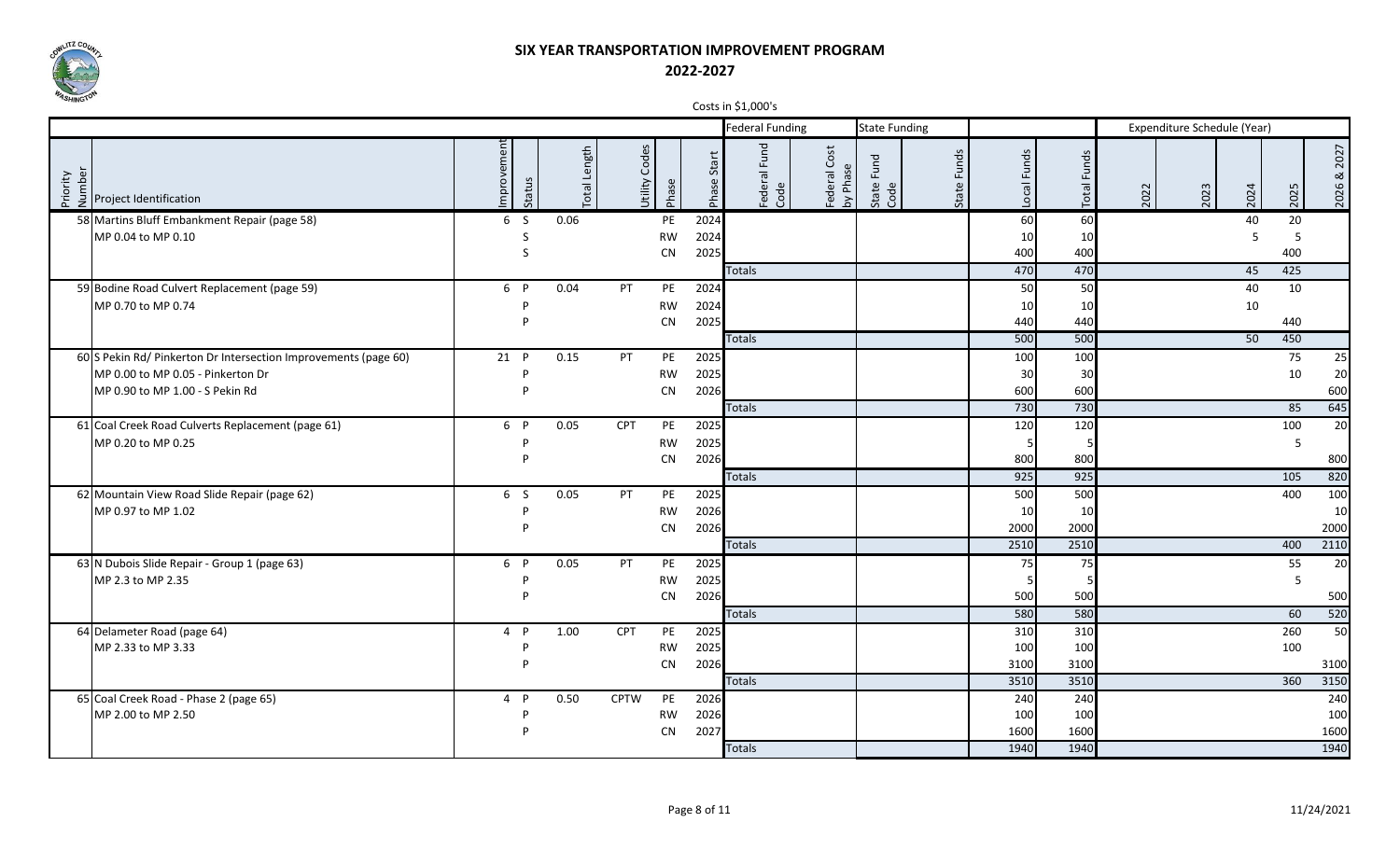

|                                                                                            |                      |                         |                  |                 |                | COSIS III PLIUDU S     |                                |                       |                |             |                |                             |      |      |      |             |
|--------------------------------------------------------------------------------------------|----------------------|-------------------------|------------------|-----------------|----------------|------------------------|--------------------------------|-----------------------|----------------|-------------|----------------|-----------------------------|------|------|------|-------------|
|                                                                                            |                      |                         |                  |                 |                | <b>Federal Funding</b> |                                | <b>State Funding</b>  |                |             |                | Expenditure Schedule (Year) |      |      |      |             |
| $\begin{bmatrix} 2 & 2 & 1 \\ 2 & 2 & 1 \\ 2 & 3 & 2 \end{bmatrix}$ Project Identification | mprovement<br>Status | Length<br><b>lepo</b> . | Codes<br>Jtility | Phase           | Start<br>Phase | Federal Fund<br>Code   | Cost<br>Federal<br>Sp<br>hd Aq | Fund<br>State<br>Code | Funds<br>State | Local Funds | Funds<br>Total | 2022                        | 2023 | 2024 | 2025 | 2026 & 2027 |
| 66 South Silver Lake Road (page 66)                                                        | $4$ P                | 1.00                    | <b>CPST</b>      | PE              | 2025           |                        |                                |                       |                | 500         | 500            |                             |      |      | 350  | 150         |
| MP 4.5 to MP 5.5                                                                           | D                    |                         |                  | <b>RW</b>       | 2026           |                        |                                |                       |                | 100         | 100            |                             |      |      |      | 100         |
|                                                                                            | D                    |                         |                  | <b>CN</b>       | 2027           |                        |                                | CRAB                  | 1000           | 2500        | 3500           |                             |      |      |      | 3500        |
|                                                                                            |                      |                         |                  |                 |                | <b>Totals</b>          |                                |                       | 1000           | 3100        | 4100           |                             |      |      | 350  | 3750        |
| 67 Allen Street Improvements (page 67)                                                     | $4$ P                | 0.89                    | <b>CPT</b>       | PE              | 2026           |                        |                                |                       |                | 400         | 400            |                             |      |      |      | 400         |
| MP 1.06 to MP 1.95                                                                         |                      |                         |                  | <b>RW</b>       | 2026           |                        |                                |                       |                | 100         | 100            |                             |      |      |      | 100         |
|                                                                                            |                      |                         |                  | CN              | 2027           |                        |                                |                       |                | 2700        | 2700           |                             |      |      |      | 2700        |
|                                                                                            |                      |                         |                  |                 |                | <b>Totals</b>          |                                |                       |                | 3200        | 3200           |                             |      |      |      | 3200        |
| 68 Allen Street/PG Sweet Intersection Improvements (page 68)                               | 21 P                 | 0.11                    | <b>CPT</b>       | PE              |                | 2026 HSIP              | 41.2                           |                       |                | 8.8         | 50             |                             |      |      |      | 50          |
| MP 1.92 to MP 1.98 - Allen Street                                                          |                      |                         |                  | <b>RW</b>       | 2026           |                        |                                |                       |                | 20          | 20             |                             |      |      |      | 20          |
| MP 0.00 to MP 0.05 - PG Sweet Rd                                                           | D                    |                         |                  | <b>CN</b>       |                | 2027 HSIP              | 300                            |                       |                |             | 300            |                             |      |      |      | 300         |
|                                                                                            |                      |                         |                  |                 |                | <b>Totals</b>          | 341.2                          |                       |                | 28.8        | 370            |                             |      |      |      | 370         |
| 69 Headquarters Road Climbing Lane (page 69)                                               | $21$ P               | Varies                  | <b>CPST</b>      | PE              | 2026           |                        |                                |                       |                | 150         | 150            |                             |      |      |      | 150         |
| Varies                                                                                     |                      |                         |                  | <b>RW</b>       | 2026           |                        |                                |                       |                | 100         | 100            |                             |      |      |      | 100         |
|                                                                                            |                      |                         |                  | CN              | 2027           |                        |                                |                       |                | 1000        | 1000           |                             |      |      |      | 1000        |
|                                                                                            |                      |                         |                  |                 |                | <b>Totals</b>          |                                |                       |                | 1250        | 1250           |                             |      |      |      | 1250        |
| 70 Holcomb-Ostrander Bypass (page 70)                                                      | $3$ $P$              | Unknown                 |                  | PE              | 2026           |                        |                                |                       |                | 285         | 285            |                             |      |      |      | 285         |
|                                                                                            | D                    |                         |                  | <b>RW</b>       | 2026           |                        |                                |                       |                | 200         | 200            |                             |      |      |      | 200         |
|                                                                                            |                      |                         |                  | <b>CN</b>       | 2027           |                        |                                |                       |                | 1875        | 1875           |                             |      |      |      | 1875        |
|                                                                                            |                      |                         |                  |                 |                | <b>Totals</b>          |                                |                       |                | 2360        | 2360           |                             |      |      |      | 2360        |
| 71 N Dubois Slide Repair - Group 2 (page 71)                                               | 6 P<br>P             | 0.16                    | PT               | PE              | 2026           |                        |                                |                       |                | 240         | 240            |                             |      |      |      | 240         |
| MP 1.03 to MP 1.19                                                                         | D                    |                         |                  | <b>RW</b><br>CN | 2026<br>2027   |                        |                                |                       |                | 10<br>1600  | 10<br>1600     |                             |      |      |      | 10<br>1600  |
|                                                                                            |                      |                         |                  |                 |                | <b>Totals</b>          |                                |                       |                | 1850        | 1850           |                             |      |      |      |             |
|                                                                                            |                      |                         |                  |                 |                |                        |                                |                       |                |             |                |                             |      |      |      | 1850        |
| 72 Westover/Lomor Drainage Improvements (page 72)                                          | 6 P<br>P             | 0.20                    | CGPTSW PE        |                 | 2026           |                        |                                |                       |                | 100         | 100            |                             |      |      |      | 100         |
| MP 0.00 to MP 0.20                                                                         | D                    |                         |                  | <b>RW</b><br>CN | 2026<br>2027   |                        |                                |                       |                | 25<br>600   | 25<br>600      |                             |      |      |      | 25<br>600   |
|                                                                                            |                      |                         |                  |                 |                | <b>Totals</b>          |                                |                       |                | 725         | 725            |                             |      |      |      | 725         |
| 73 Canal Road Dual Culvert Replacement (page 73)                                           | 6 P                  | 0.02                    | PT               | PE              | 2026           |                        |                                |                       |                | 100         | 100            |                             |      |      |      | 100         |
| MP 0.86 to MP 0.88                                                                         |                      |                         |                  | <b>RW</b>       | 2026           |                        |                                |                       |                | 10          | 10             |                             |      |      |      | 10          |
|                                                                                            |                      |                         |                  | <b>CN</b>       | 2027           |                        |                                |                       |                | 900         | 900            |                             |      |      |      | 900         |
|                                                                                            |                      |                         |                  |                 |                | <b>Totals</b>          |                                |                       |                | 1010        | 1010           |                             |      |      |      | 1010        |
|                                                                                            |                      |                         |                  |                 |                |                        |                                |                       |                |             |                |                             |      |      |      |             |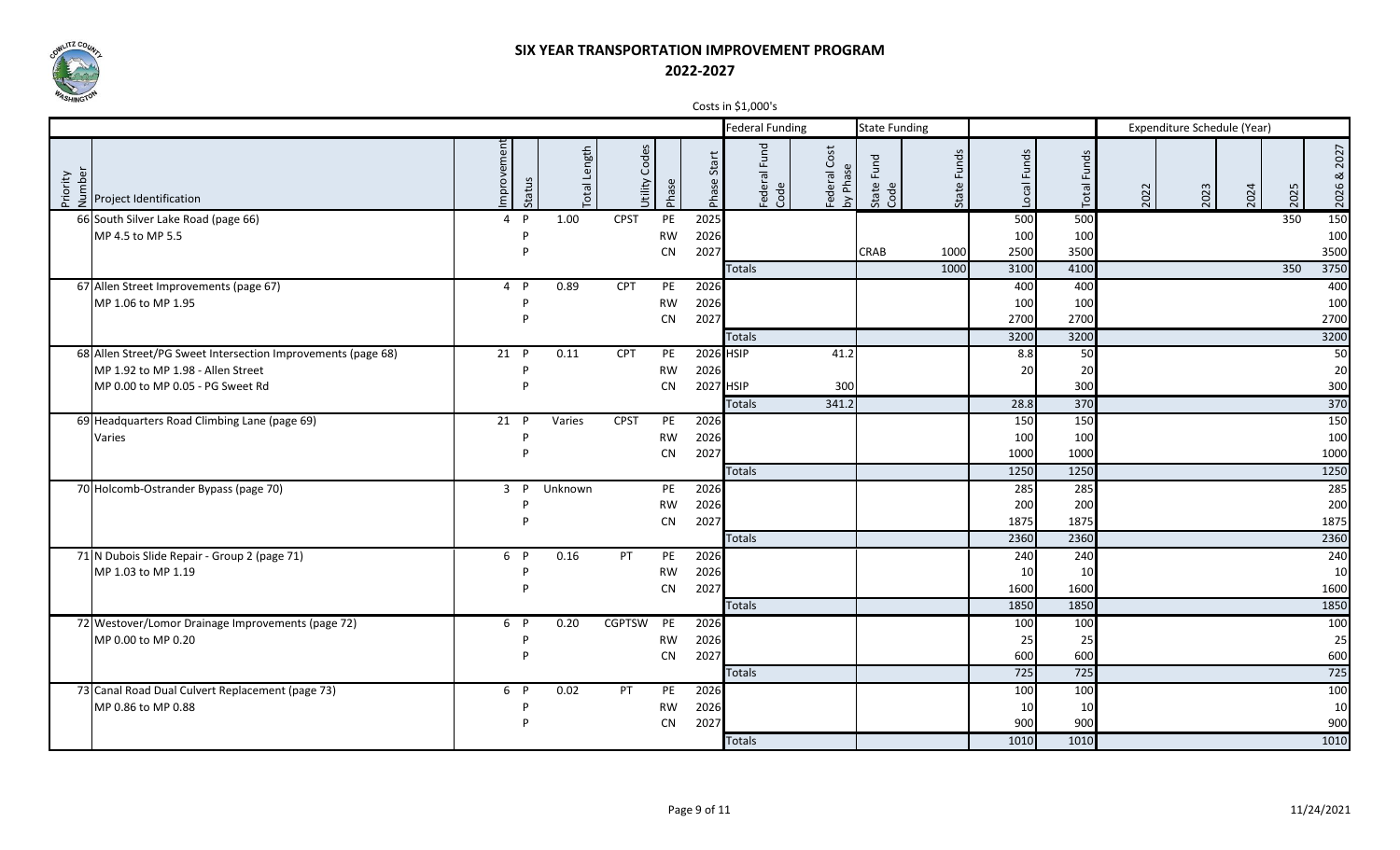

|                                                           |                       |                             |                  |                 |                | COSO III VI,UUU S      |                            |                       |                |             |             |      |                             |           |           |                |
|-----------------------------------------------------------|-----------------------|-----------------------------|------------------|-----------------|----------------|------------------------|----------------------------|-----------------------|----------------|-------------|-------------|------|-----------------------------|-----------|-----------|----------------|
|                                                           |                       |                             |                  |                 |                | <b>Federal Funding</b> |                            | <b>State Funding</b>  |                |             |             |      | Expenditure Schedule (Year) |           |           |                |
| Number<br>Priority<br>Project Identification              | Improvement<br>Status | Length<br>lepo <sub>-</sub> | Codes<br>Utility | Phase           | Start<br>Phase | Federal Fund<br>Code   | Cost<br>Federal<br>by Phas | Fund<br>State<br>Code | Funds<br>State | Local Funds | Total Funds | 2022 | 2023                        | 2024      | 2025      | 2027<br>2026 & |
| 74 Tower Road Bridge Scour Repair (page 74)               | 14 P                  | 0.00                        | PT               | PE              | 2027           |                        |                            |                       |                | 50          | 50          |      |                             |           |           | 50             |
| MP 2.9                                                    | P                     |                             |                  | CN              | 2027           |                        |                            |                       |                | 350         | 350         |      |                             |           |           | 350            |
|                                                           |                       |                             |                  |                 |                | <b>Totals</b>          |                            |                       |                | 400         | 400         |      |                             |           |           | 400            |
| 75 N Dubois Slide Repair - Group 3 (page 75)              | 6 P                   | 0.30                        | PT               | PE              | 2027           |                        |                            |                       |                | 450         | 450         |      |                             |           |           | 450            |
| MP 1.4 to MP 1.7                                          |                       |                             |                  | <b>RW</b>       | 2027           |                        |                            |                       |                | 15          | 15          |      |                             |           |           | 15             |
|                                                           |                       |                             |                  | CN              | 2027           |                        |                            |                       |                | 3000        | 3000        |      |                             |           |           | 3000           |
|                                                           |                       |                             |                  |                 |                | <b>Totals</b>          |                            |                       |                | 3465        | 3465        |      |                             |           |           | 3465           |
| 76 Coal Creek Road - Phase 3(page 76)                     | 4 P                   | 1.00                        | <b>CPTW</b>      | PE              | 2026           |                        |                            |                       |                | 310         | 310         |      |                             |           |           | 310            |
| MP 2.50 to MP 3.50                                        | D                     |                             |                  | <b>RW</b>       | 2026           |                        |                            |                       |                | 100         | 100         |      |                             |           |           | 100            |
|                                                           | D                     |                             |                  | CN              | 2027           |                        |                            |                       |                | 3100        | 3100        |      |                             |           |           | 3100           |
|                                                           |                       |                             |                  |                 |                | <b>Totals</b>          |                            |                       |                | 3510        | 3510        |      |                             |           |           | 3510           |
| 77 West Canyon View Drive Reconstruction (page 77)        | $4$ P                 | 0.15                        | <b>CPTSW</b>     | PE              | 2027           |                        |                            |                       |                | 60          | 60          |      |                             |           |           | 60             |
| MP 0.00 to MP 0.15                                        | Þ                     |                             |                  | CN              | 2027           |                        |                            |                       |                | 400         | 400         |      |                             |           |           | 400            |
|                                                           |                       |                             |                  |                 |                | <b>Totals</b>          |                            |                       |                | 460         | 460         |      |                             |           |           | 460            |
| 78 S Louma Road Turnaround (page 78)                      | 4 P                   | 0.02                        | <b>CPTSW</b>     | PE              | 2027           |                        |                            |                       |                | 60          | 60          |      |                             |           |           | 60             |
| MP 0.16 to MP 0.18                                        | Þ                     |                             |                  | <b>RW</b>       | 2027           |                        |                            |                       |                | 100         | 100         |      |                             |           |           | 100            |
|                                                           |                       |                             |                  | <b>CN</b>       | 2027           |                        |                            |                       |                | 250         | 250         |      |                             |           |           | 250            |
|                                                           |                       |                             |                  |                 |                | Totals                 |                            |                       |                | 410         | 410         |      |                             |           |           | 410            |
| 79 Tower Road Improvements (page 79)                      | 4 P<br>Þ              | 1.50                        | PT               | PE              | 2027           |                        |                            |                       |                | 300         | 300         |      |                             |           |           | 300            |
| MP 0.00 to MP 1.50                                        |                       |                             |                  | <b>RW</b>       | 2027           |                        |                            |                       |                | 50<br>350   | 50<br>350   |      |                             |           |           | 50<br>350      |
|                                                           | 6 P                   |                             | CGOPSTW PE       |                 | 2024           | <b>Totals</b>          |                            |                       |                | 400         | 400         |      |                             |           |           | 200            |
| 80 Slide Improvements (page 80)                           |                       | Varies                      |                  |                 |                |                        |                            |                       |                |             |             |      |                             | 100<br>20 | 100<br>20 | 40             |
| Location varies                                           |                       |                             |                  | <b>RW</b><br>CN | 2024<br>2024   |                        |                            |                       |                | 80<br>1200  | 80<br>1200  |      |                             | 300       | 300       | 600            |
|                                                           |                       |                             |                  |                 |                | <b>Totals</b>          |                            |                       |                | 1680        | 1680        |      |                             | 420       | 420       | 840            |
| 81 Drainage Improvements (page 81)                        | 6 P                   | Varies                      | CGOPSTW PE       |                 | 2024           |                        |                            |                       |                | 40          | 40          |      |                             | 10        | 10        | 20             |
| Location varies                                           |                       |                             |                  | RW              | 2024           |                        |                            |                       |                | 20          | 20          |      |                             | 5         | 5         | 10             |
|                                                           |                       |                             |                  | CN              | 2024           |                        |                            |                       |                | 340         | 340         |      |                             | 85        | 85        | 170            |
|                                                           |                       |                             |                  |                 |                | <b>Totals</b>          |                            |                       |                | 400         | 400         |      |                             | 100       | 100       | 200            |
| 82 Safety Improvements (page 82)                          | $21$ P                | Varies                      | CGOPSTW PE       |                 | 2024           |                        |                            |                       |                | 40          | 40          |      |                             | 10        | 10        | 20             |
|                                                           |                       |                             |                  | RW              | 2024           |                        |                            |                       |                | 20          | 20          |      |                             | 5         | 5         | 10             |
| Projects on various roads that addresses guardrail, sight | P                     |                             |                  | CN              | 2024           |                        |                            |                       |                | 340         | 340         |      |                             | 85        | 85        | 170            |
| distance, shoulders, delineators, signs, etc.             |                       |                             |                  |                 |                | <b>Totals</b>          |                            |                       |                | 400         | 400         |      |                             | 100       | 100       | 200            |